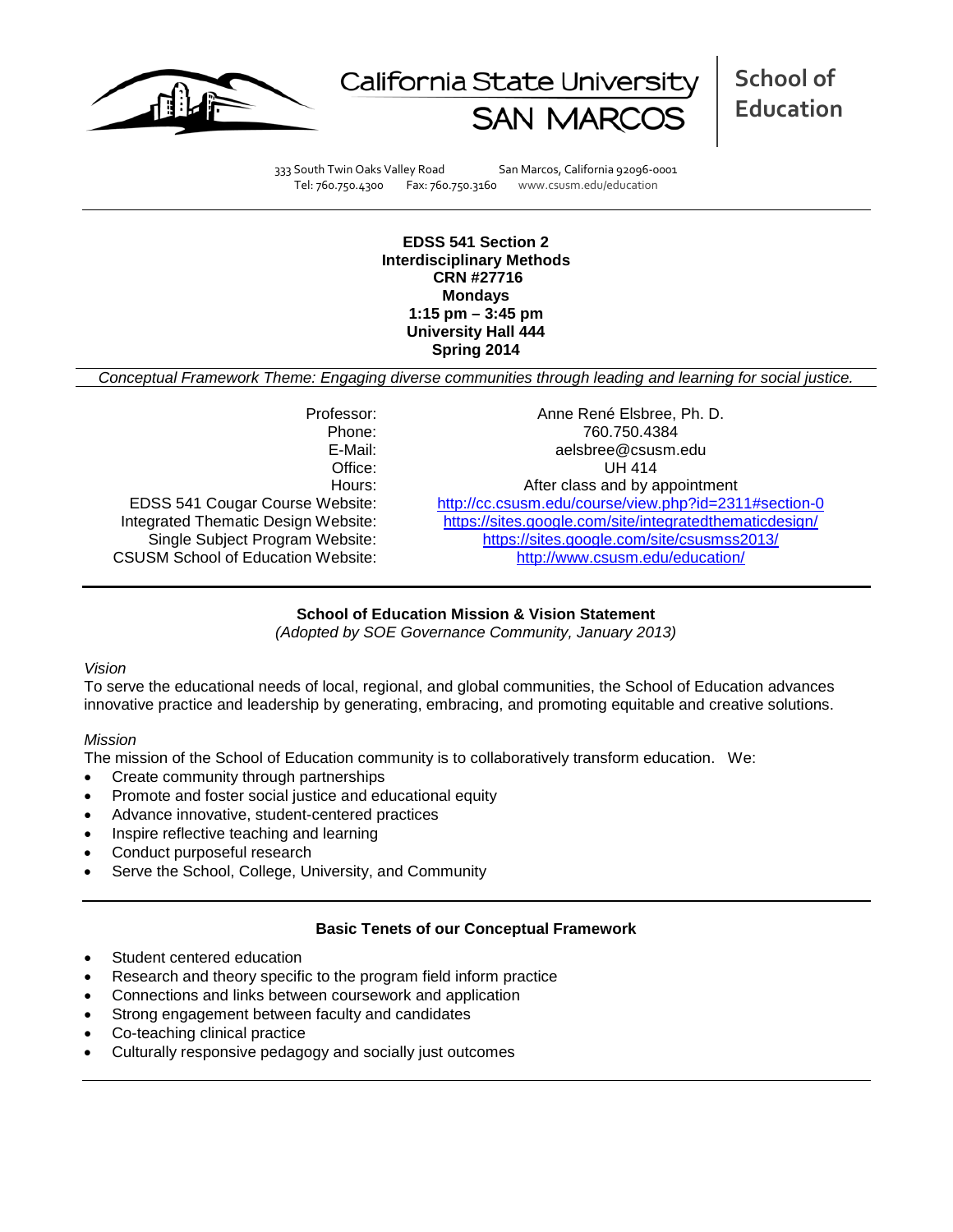# **TABLE OF CONTENTS**

# **COURSE DESCRIPTION**

<span id="page-1-0"></span>Methodology course which provides training in interdisciplinary learning methods. Utilizes pedagogical and practical experiences to train students in a variety of appropriate strategies to utilize with secondary students.

Elsbree EDSS 541: Interdisciplinary Secondary Methods will prepare credential candidates to design interdisciplinary and integrated curriculum for middle and high school students.

#### <span id="page-1-1"></span>**Course Prerequisites**

Admission to Single Subject Program, EDUC 350, EDUC 364, EDUC 422, EDSS 511, EDSS 521 & EDSS 555

#### <span id="page-1-2"></span>**Course Objectives**

This course will prepare credential candidates to design interdisciplinary and integrated curriculum. Credential Candidates will work in interdisciplinary teams to create an Interdisciplinary-Integrated Thematic Unit (ITU). The ITU teams will be organized by actual school sites and adapted according to the expertise of the team and culture of the school site. Each team will integrate a common theme and at the same time incorporate individual subject matter, content standards and pedagogical knowledge. In addition, the design of the ITU will take into consideration needs specific to their assigned school site and the student population.

This course will build on knowledge in basic lesson planning (Universal Lesson Plan Design) and incorporate differentiation to meet individual student needs (students learning English, students with special education needs as well as students that are gifted or talented).

#### <span id="page-1-3"></span>**Enduring Understandings**

Credential candidates will understand how:

- 1. Personal (private) and philosophical/theoretical (public) perspectives impact curriculum development;
- 2. Structured, process approach for designing interdisciplinary-integrated thematic units;
- 3. To develop and implement an ITU in a school setting;
- <span id="page-1-4"></span>4. To practice, integrate and model the elements of effective collaborative, cooperative co-teaching practices.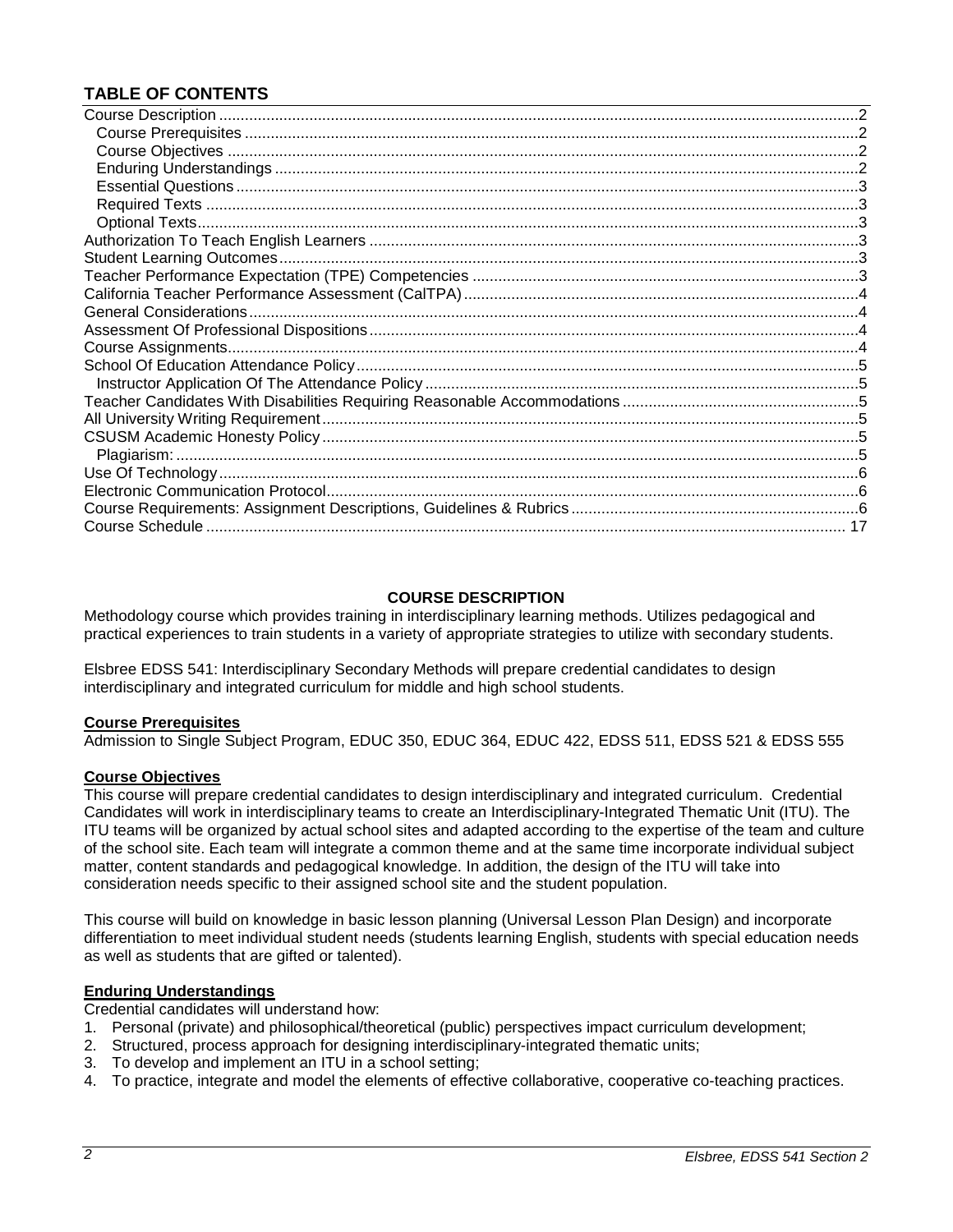# **Essential Questions**

- 1. How can educators effectively collaborate?
- 2. How can curriculum and instruction be integrated to increase learning for ALL students?
- 3. What inclusion strategies are most effective in an ITU curriculum?

# <span id="page-2-0"></span>**Required Texts**

1. Purchase a "*1 to 3-Year Subscription & Archives*" to Rethinking Schools Magazine You can purchase a Student Online Access for 1 year at only \$9.95 at <http://www.rethinkingschools.org/ProdDetails.asp?ID=STOLACCESS> A 3-Year Subscription (\$34.95) is recommended to provide resources during your first years of teaching. <http://www.rethinkingschools.org/ProdDetails.asp?ID=RTSSUB>

2. Taskstream Account

# <span id="page-2-1"></span>**Optional Texts**

Kaye, Cathryn Berger. (2004 or 2011). *A Complete Guide to Service Learning.* Minneapolis, MN: Free Spirit.

Roberts, P. & Kellough, R. (2004). *A Complete Guide to Integrated Thematic Units.* Upper Saddle River, NJ: Pearson.

# **Authorization to Teach English Learners**

<span id="page-2-2"></span>This credential program has been specifically designed to prepare teachers for the diversity of languages often encountered in California public school classrooms. The authorization to teach English learners is met through the infusion of content and experiences within the credential program, as well as additional coursework. Candidates successfully completing this program receive a credential with authorization to teach English learners. *(Approved by CCTC in SB 2042 Program Standards, August 02)*

# **STUDENT LEARNING OUTCOMES**

<span id="page-2-3"></span>Teacher candidates are required to meet competency in the Teacher Performance Expectations through a TPE Portfolio, Teacher Performance Assessments, Professional Dispositions Assessments and course assignments: Integrated Thematic Unit, Individual Education Plan and Forum Posts.

#### **Teacher Performance Expectation (TPE) Competencies**

<span id="page-2-4"></span>The course objectives, assignments, and assessments have been aligned with the CTC standards for Single Subject Credential. This course is designed to help teachers seeking a California teaching credential to develop the skills, knowledge, and attitudes necessary to assist schools and district in implementing effective programs for all students. The successful candidate will be able to merge theory and practice in order to realize a comprehensive and extensive educational program for all students. This course will emphasize the following TPEs:

# **TPE 2** - **Monitoring Student Learning During Instruction**

- *1. Determining student progress toward achieving the state-adopted academic content standards*
- *2. Using instructional strategies and techniques to support students' learning*

#### **TPE 5 - Student Engagement**

- *1. Understanding of academic learning goals*
- *2. Ensuring active and equitable participation*
- 3. *Monitoring student progress and extending student thinking*

# **TPE 6D - Special Education**

- *1. Articulating rationale for inclusive education for all students*
- *2. Understanding and applying principles of universal design to differentiate instruction*
- *3. Developing modifications and adaptations in curriculum assessment and instruction for students with special needs*
- 4. *Understanding of roles and responsibilities as members of SST & IEP Teams*
- 5. *Collaborating with others to plan, teach and assess students with special characteristics*

# **TPE 10 - Instructional Time**

- *1. Appropriately allocating instructional time*
- *2. Effectively and efficiently managing instructional time*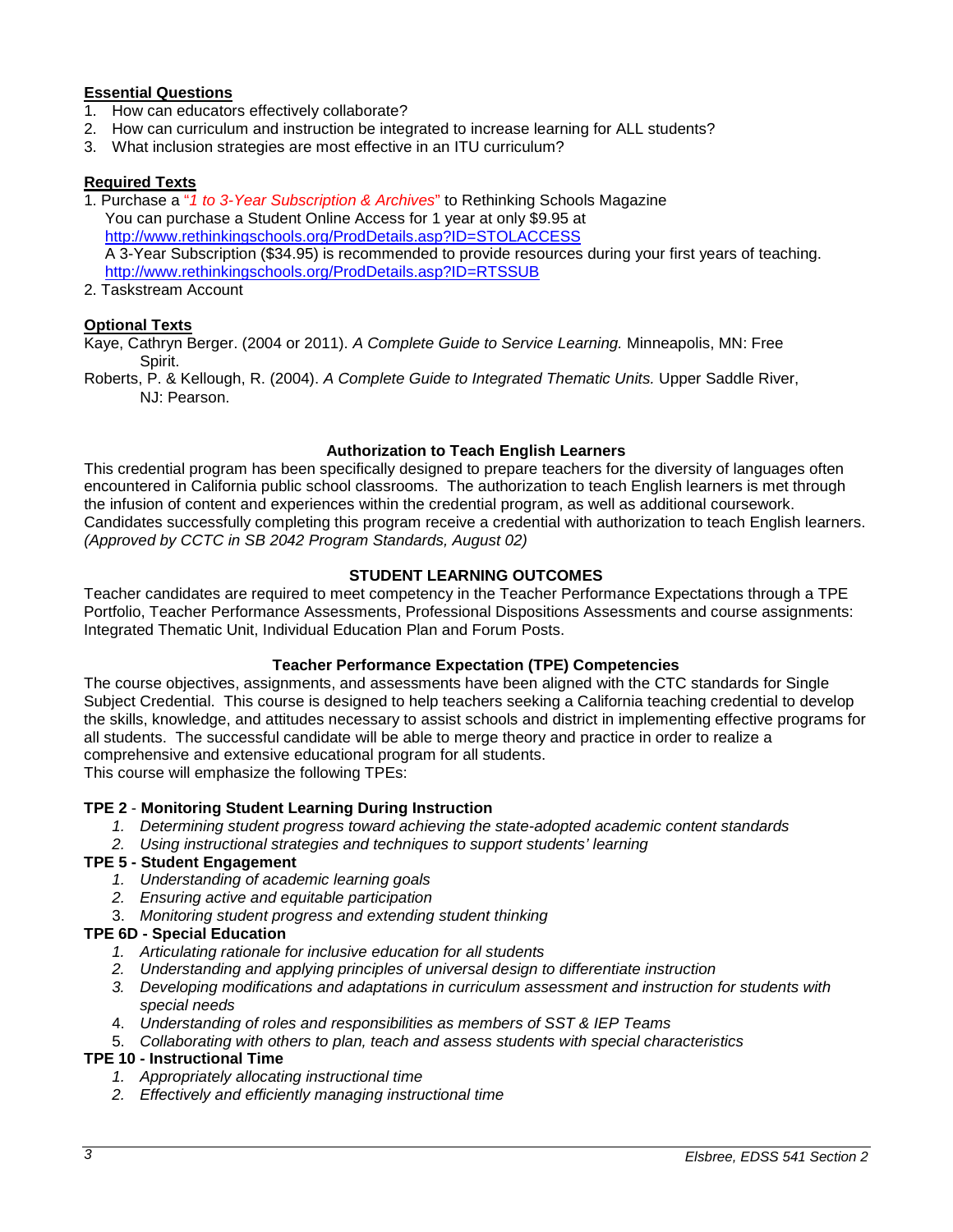#### **TPE 14 - Educational Technology**

*Addressing the ISTE National Educational Technology Standards for Teachers [www.iste.org](http://www.iste.org/)*

- 1. Facilitate and Inspire Student Learning and Creativity
- 2. Design and Develop Digital Age Learning Experiences and Assessments
- 3. Model Digital Age Work and Learning
- 4. Promote and Model Digital Citizenship and Responsibility
- 5. Engage in Professional Growth and Leadership

#### **California Teacher Performance Assessment (CalTPA)**

<span id="page-3-0"></span>Beginning July 1, 2008 all California credential candidates must successfully complete a state-approved system of teacher performance assessment (TPA), to be embedded in the credential program of preparation. At CSUSM this assessment system is called the CalTPA or the TPA for short.

To assist your successful completion of the TPA, a series of informational seminars are offered over the course of the program. TPA related questions and logistical concerns are to be addressed during the seminars. Your attendance to TPA seminars will greatly contribute to your success on the assessment.

Additionally, SoE classes use common pedagogical language, lesson plans (lesson designs), and unit plans (unit designs) in order to support and ensure your success on the TPA and more importantly in your credential program.

The CalTPA Candidate Handbook, TPA seminar schedule, and other TPA support materials can be found on the SoE website: <http://www.csusm.edu/education/CalTPA/ProgramMaterialsTPA.html>

# **GENERAL CONSIDERATIONS**

#### **Assessment of Professional Dispositions**

<span id="page-3-2"></span><span id="page-3-1"></span>Assessing a candidate's dispositions within a professional preparation program is recognition that teaching and working with learners of all ages requires not only specific content knowledge and pedagogical skills, but positive attitudes about multiple dimensions of the profession. The School of Education has identified six dispositions – social justice and equity, collaboration, critical thinking, professional ethics, reflective teaching and learning, and life-long learning—and developed an assessment rubric. For each dispositional element, there are three levels of performance - *unacceptable*, *initial target*, and *advanced target*. The description and rubric for the three levels of performance offer measurable behaviors and examples.

The assessment is designed to provide candidates with ongoing feedback for their growth in professional dispositions and includes a self-assessment by the candidate. The dispositions and rubric are presented, explained and assessed in one or more designated courses in each program as well as in clinical practice. Based upon assessment feedback candidates will compose a reflection that becomes part of the candidate's Teaching Performance Expectation portfolio. Candidates are expected to meet the level of *initial target* during the program.

#### **Course Assignments**

<span id="page-3-4"></span><span id="page-3-3"></span>There are three main assignments for this course: Integrated Thematic Unit, Individual Education Plan & Forum Posts. Details of the assignments are under the Course Requirements section.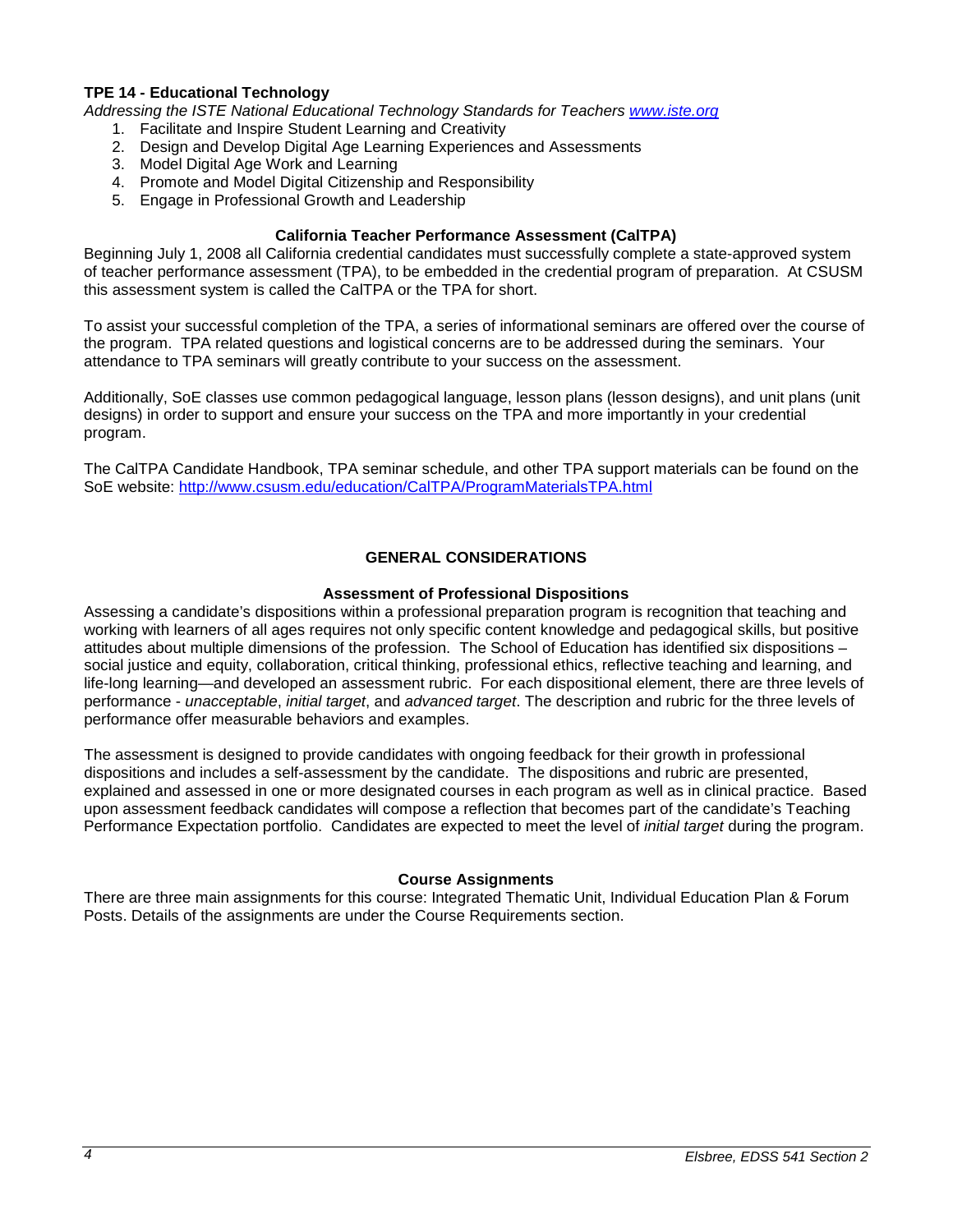#### **School of Education Attendance Policy**

Due to the dynamic and interactive nature of courses in the School of Education, all candidates are expected to attend all classes and participate actively. At a minimum, candidates must attend more than 80% of class time, or s/he may not receive a passing grade for the course at the discretion of the instructor. Individual instructors may adopt more stringent attendance requirements. Should the candidate have extenuating circumstances, s/he should contact the instructor as soon as possible. *(Adopted by the COE Governance Community, December, 1997).*

#### <span id="page-4-0"></span>**Instructor Application of the Attendance Policy**

This course and teaching in general are participatory; therefore, *your attendance and participation are mandatory.* Students are expected to attend all live sessions during the course and to fully participate in online sessions. Absences and late arrivals/early departures will affect the final grade much as it would affect evaluation in the work place. *One absence, late arrival or early departure is allowed without penalty. Additional full and partial absences will reduce your grade by 10% each.* For example, if a student is late to one class and she is absent for another class, the student will have 10 points deducted from her overall grade. If another student is absent one day and he is late 2 other days, the student will have his overall grade reduced by 20%.

*No assignments will be accepted late.* Late assignments and resubmissions will not be accepted and no assignments will be accepted for the day of an absence. No make-up assignment or extra credit assignments will be accepted. In the teaching profession, paperwork, reports, etc. due to the state, district, or school office must be submitted by the deadline and in the correct format. This is our expectation as well.

#### **Teacher Candidates with Disabilities Requiring Reasonable Accommodations**

<span id="page-4-1"></span>Candidates with disabilities who require reasonable accommodations must be approved for services by providing appropriate and recent documentation to the Office of Disable Student Services (DSS). This office is located in Craven Hall 4300, and can be contacted by phone at (760) 750-4905, or TTY (760) 750-4909. Candidates authorized by DSS to receive reasonable accommodations should meet with their instructor during office hours or, in order to ensure confidentiality, in a more private setting.

#### **All University Writing Requirement**

<span id="page-4-2"></span>The writing requirement of 2500 words will be met through the Integrated Thematic Unit, Individual Education Plan Reflections and Forum Posts.

#### **CSUSM Academic Honesty Policy**

<span id="page-4-3"></span>"Students will be expected to adhere to standards of academic honesty and integrity, as outlined in the Student Academic Honesty Policy. All written work and oral presentation assignments must be original work. All ideas/materials that are borrowed from other sources must have appropriate references to the original sources. Any quoted material should give credit to the source and be punctuated with quotation marks.

Students are responsible for honest completion of their work including examinations. There will be no tolerance for infractions. If you believe there has been an infraction by someone in the class, please bring it to the instructor's attention. The instructor reserves the right to discipline any student for academic dishonesty in accordance with the general rules and regulations of the university. Disciplinary action may include the lowering of grades and/or the assignment of a failing grade for an exam, assignment, or the class as a whole."

Incidents of Academic Dishonesty will be reported to the Dean of Students. Sanctions at the University level may include suspension or expulsion from the University.

#### <span id="page-4-4"></span>**Plagiarism:**

As an educator, it is expected that each teacher candidate will do his/her own work, and contribute equally to group projects and processes. Plagiarism or cheating is unacceptable under any circumstances. If you are in doubt about whether your work is paraphrased or plagiarized see the Plagiarism Prevention for Students website [http://library.csusm.edu/plagiarism/index.html.](http://library.csusm.edu/plagiarism/index.html) If there are questions about academic honesty, please consult the University catalog.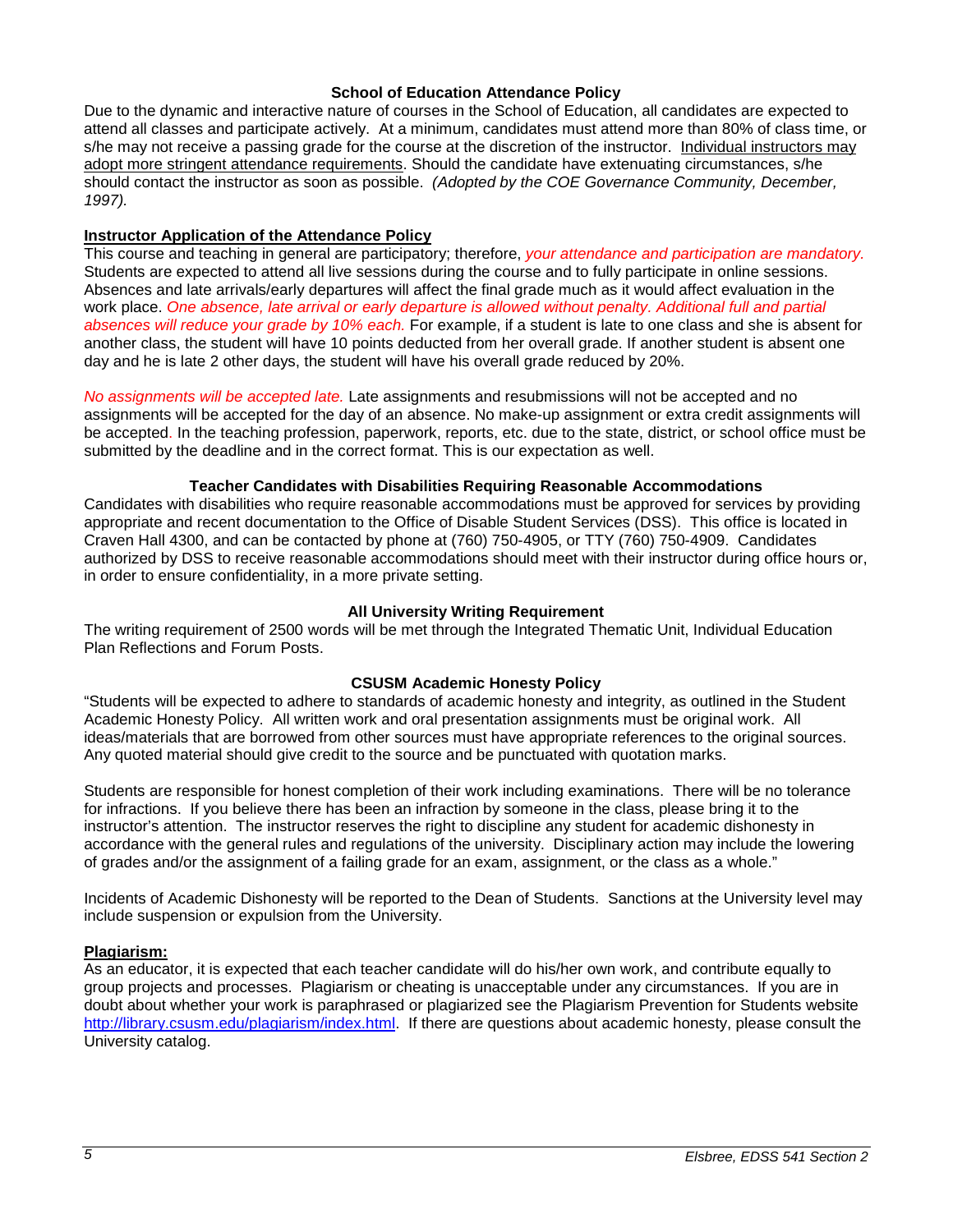# **Use of Technology**

<span id="page-5-0"></span>Candidates are expected to demonstrate competency in the use of various forms of technology (i.e. word processing, electronic mail, Moodle, use of the Internet, and/or multimedia presentations). *The Integrated Thematic Unit requires educators and students to use technology for consumption and production. Technology is a tool for learning not a learning outcome.* Keep a digital copy of all assignments for use in your teaching portfolio. All assignments will be submitted online, and some will be submitted in hard copy as well. Details will be given in class.

#### **Electronic Communication Protocol**

<span id="page-5-1"></span>Electronic correspondence (email, tweets, texts…) is a part of your professional interactions. If you need to contact faculty or other teacher candidates, e-mail is often the easiest way to do so. It is my intention to respond to all received e-mails in a timely manner. If you do not hear from me in 48 hours, please contact me again. Please be reminded that electronic correspondences are a very specific form of communication, with their own form of nuances, meanings, and etiquette. For instance, electronic messages sent with all upper case letters, major typos, or slang, often communicates more than the sender originally intended. With that said, please be mindful of all electronic messages you send, to your colleagues, to faculty members in the School of Education, or to persons within the greater educational community. All electronic messages should be crafted with professionalism and care.

# **Things to consider:**

- Would I say in person what this electronic message specifically says?
- How could this electronic message be misconstrued?
- Does this electronic message represent my highest self?
- Am I sending this electronic message to avoid a face-to-face conversation?

In addition, if there is ever a concern with an electronic message I send to you, let's talk in person so we can correct any confusion.

# **COURSE REQUIREMENTS: ASSIGNMENT DESCRIPTIONS, GUIDELINES & RUBRICS**

<span id="page-5-2"></span>There are three main assignments for this course: Integrated Thematic Unit, Individual Education Plan & Forum Posts. In addition to assignments, *attendance is mandatory*. Points will be deducted for absences, late arrivals and early departure.

# **A. INTEGRATED THEMATIC UNIT (ITU) Total of 70 Points**

**ITU - Group Grade Due Session 7** *48 Points There are 16 separate components/tasks for the ITU worth 3 points each. The ITU Rubric is attached.* 

- 1. ITU Theme & Website Navigational Design
- 2. Student, Parent and Educator Friendly Website
- 3. Unit Rationale
- 4. Unit Calendar
- 5. Assessment Plan
- 6. Cooperative Learning
- 7. Technology
- 8. Art
- 9. Social Justice & Equity
- 10. Service Learning
- 11. Differentiation for ELL
- 12. Differentiation for Students with Special Needs
- 13. Interest Differentiation
- 14. Learning Profile Differentiation
- 15. Group Evaluation
- 16. Peer Evaluation

# **ITU Peer Review - Individual Grade Due Session 6** *2 Points*

Peer Review 2 or more ITUs by posting responses on ITU Peer Review Forum.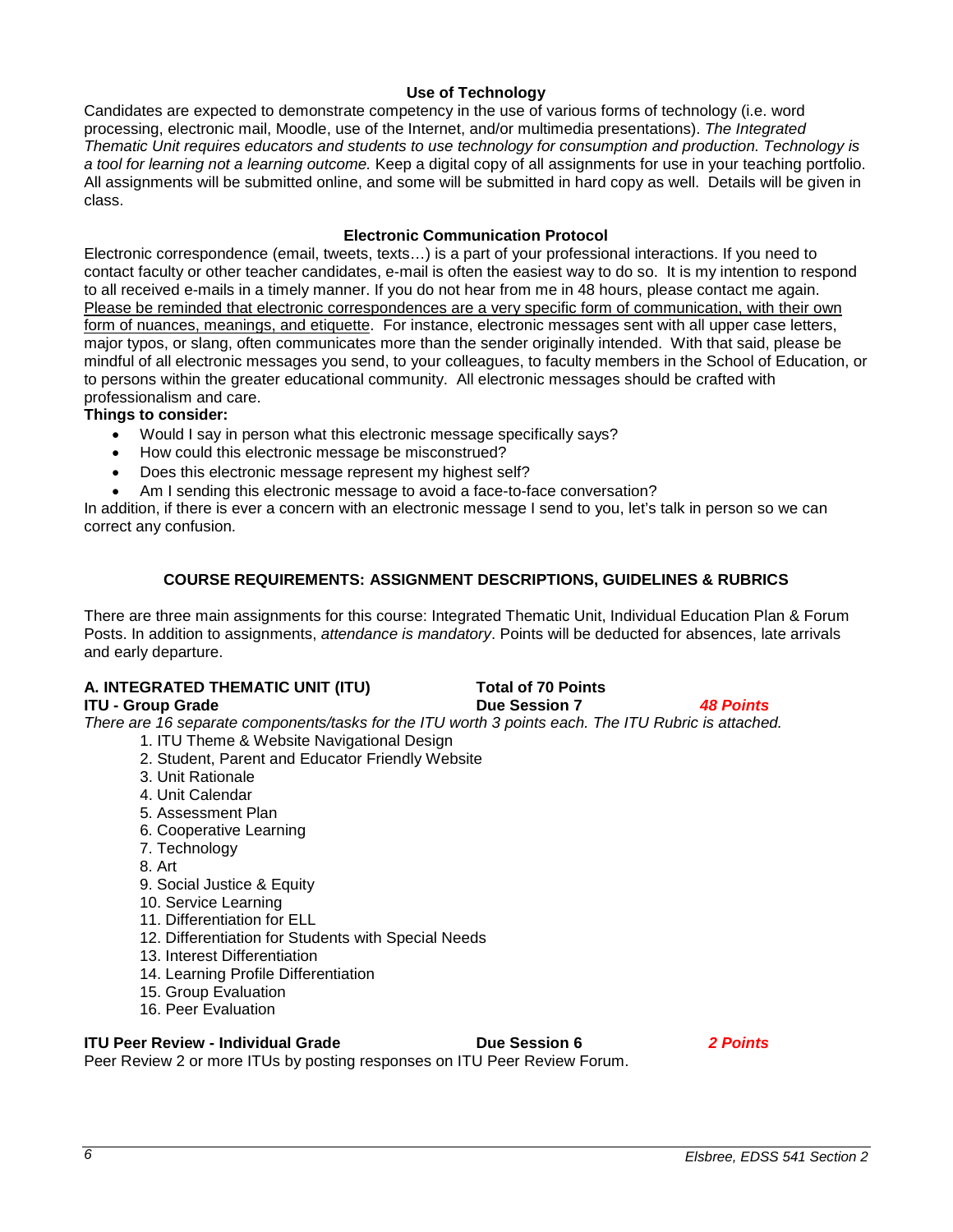| <b>ITU Lessons - Individual Grade</b>                                                                 | <b>Due Session 7</b> | <b>10 Points</b> |
|-------------------------------------------------------------------------------------------------------|----------------------|------------------|
| Faak waxaan will ka weedad individually am O leessa mlans fartka ITH. The leessa wybris is stteekad i |                      |                  |

Each person will be graded individually on 2 lesson plans for the ITU. The lesson rubric is attached.

| <b>Integrated Thematic Unit Presentation</b><br>The presentation rubric is attached. | <b>Due Session 8</b>      | <b>10 points</b> |
|--------------------------------------------------------------------------------------|---------------------------|------------------|
| <b>B. INDIVIDUAL EDUCATION PLAN (IEP) MEETING</b>                                    | <b>Total of 20 Points</b> |                  |
| Attend IEP Mtg & Post Reflection to Forum                                            | <b>Due Session 10</b>     | 5 points         |
| <b>IEP Meeting Role Play</b>                                                         | <b>Due Session 11</b>     | 10 points        |
| Post IEP Reflection for TPE 6D                                                       | <b>Due Session 13</b>     | 5 points         |
| <b>C. FORUM POSTS</b>                                                                | <b>Total of 10 points</b> |                  |
| <b>Update Professional Website &amp; Post on Forum</b>                               | <b>Due Session 1</b>      | 5 points         |
| Post a Response to MA Poster Presentations                                           | <b>Due Session 15</b>     | 5 points         |
|                                                                                      |                           |                  |

# **D. ATTENDANCE/PARTICIPATION**

This course and teaching in general are participatory; therefore, *your attendance and participation are mandatory.* Students are expected to attend all live sessions during the course and to fully participate in online sessions. Absences and late arrivals/early departures will affect the final grade much as it would affect evaluation in the work place. *One absence, late arrival or early departure is allowed without penalty. Additional full and partial absences will reduce your grade by 10% each.* **No late assignments**.

# **Total Points Possible 100 Points**

This course is based on a possible 100-points, with the standard grading scale:

| .                   |                |                    |  |
|---------------------|----------------|--------------------|--|
|                     | $A = 93 - 100$ | $A = 90-92$        |  |
| $B+=87-89$          | $B = 83 - 86$  | $B = 80-82$        |  |
| $C_{\pm} = 77 - 79$ | $C = 73-76$    | $C - 70-72$        |  |
|                     | $D = 60 - 69$  | $F = 59$ or lower. |  |

**If you do not earn a C+ or higher in this course, you must repeat course to earn your credential.**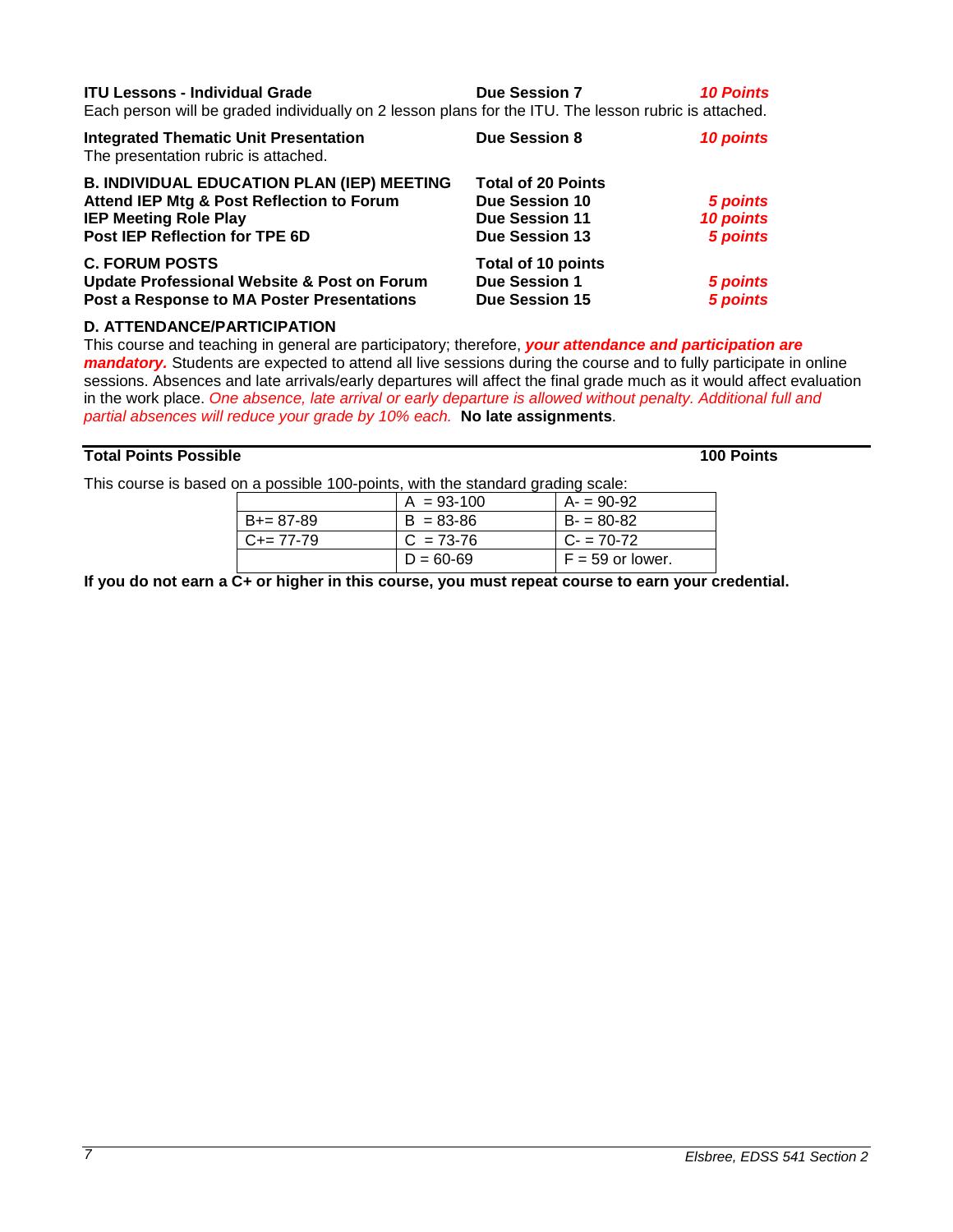#### **NAME \_\_\_\_\_\_\_\_\_\_\_\_\_\_\_\_\_\_\_\_\_\_\_\_\_\_\_\_\_\_\_ DATE \_\_\_\_\_\_\_\_\_\_\_\_\_\_\_\_ SINGLE SUBJECT DAILY LESSON DESIGN SCROLL FORMAT**

FOR RESOURCES ON HOW TO COMPLETE THIS FORM, SEE **<https://sites.google.com/site/lessondesignresources/home>**

TITLE OF LESSON

CURRICULUM AREA & GRADE LEVEL

DATE OF LESSON

CA CONTENT STANDARD(S)

CA ELD STANDARD(S)

BIG IDEA ADDRESSED/ENDURING UNDERSTANDING: Why this material is important to teach; how it fits in with the unit or theme

ESSENTIAL QUESTIONS

OBJECTIVE(S) OR LEARNING GOAL(S) - *choose one*

- **Cognitive**
- **Affective**
- **Psychomotor**

• Language Development ASSESSMENT(S) - *choose one*

- Diagnostic entry level
- Formative progress-monitoring
- Summative evaluative

PREDICTION OF LIKELY DIFFICULTIES STUDENTS MAY ENCOUNTER WITH THIS MATERIAL - *possible misconceptions or assumptions*

INSTRUCTIONAL STRATEGIES: *What the teacher does* 

STUDENT ACTIVITIES: *What the students do*

INFO ABOUT ENGLISH LANGUAGE LEARNERS

- Readiness level
- Learning profile: strengths and challenges
- Interests—academic and/or personal

DIFFERENTIATION FOR ENGLISH LANGUAGE LEARNERS - *choose area(s) as necessary based on information above*

- Content *what material - including key vocabulary - is learned*
- Process *how the material is learned*
- Product *how the learning is demonstrated*

INFO ABOUT STUDENTS W/ SPECIAL NEEDS

- Readiness level
- Learning profile: strengths and challenges
- Interests—academic and/or personal

DIFFERENTIATION FOR STUDENTS WITH SPECIAL NEEDS *- choose area(s) as necessary based on information above*

- Content *what material - including key vocabulary - is learned*
- Process *how the material is learned*
- Product *how the learning is demonstrated*

RESOURCES: *Attach materials needed to implement the lesson - e.g., power point presentation, text, graphic organize*

#### REFLECTION: *Questions to consider after the lesson*

What went well? Why? What evidence do I have that shows the extent to which the lesson was effective? What problems do students still have? How will I deal with the students whose understanding of the material is weak? How will I remediate? What changes will I make to enhance learning the next time I teach this lesson? Why?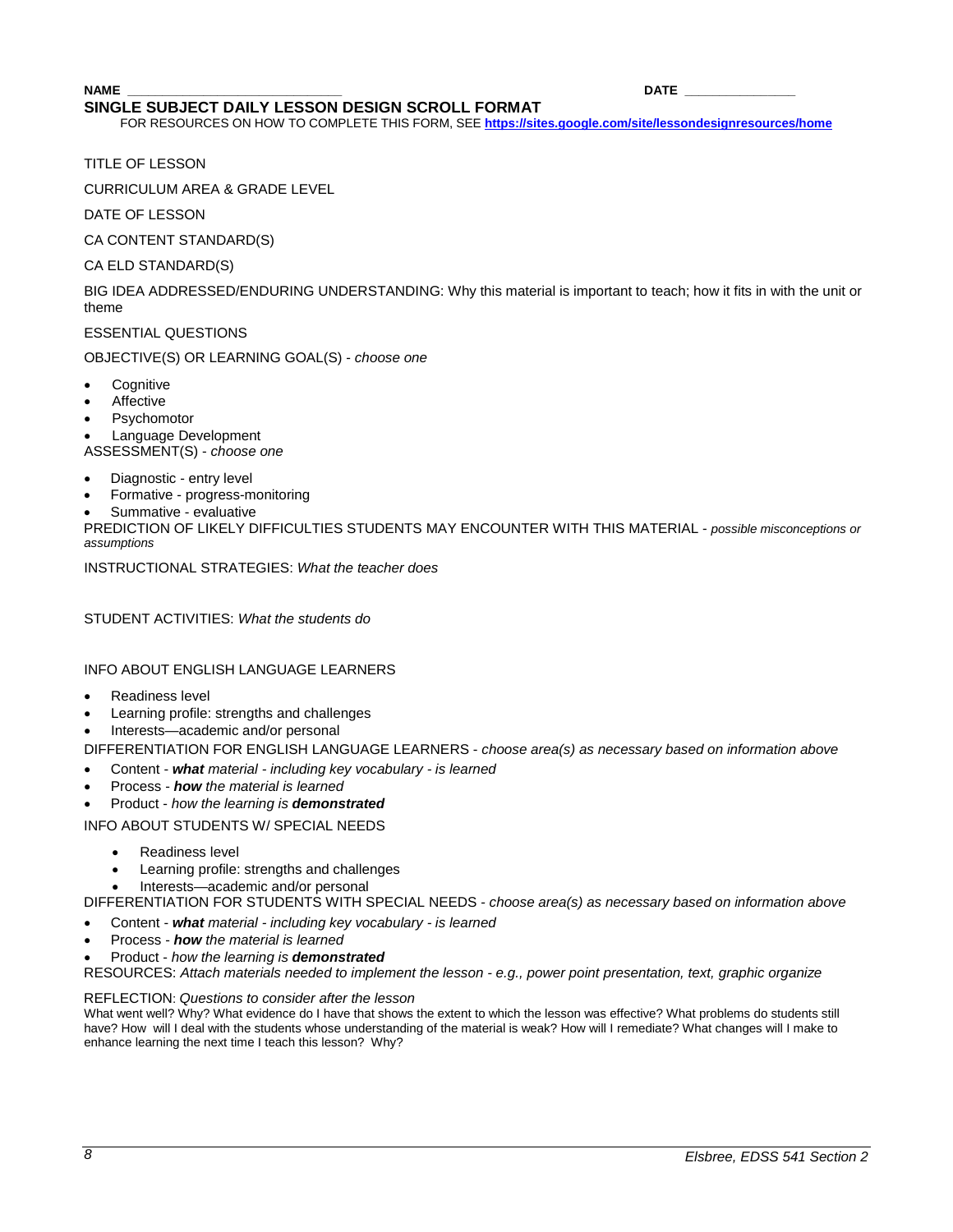**NAME \_\_\_\_\_\_\_\_\_\_\_\_\_\_\_\_\_\_\_\_\_\_\_\_\_\_\_\_\_\_\_ DATE \_\_\_\_\_\_\_\_\_\_\_\_\_\_\_\_**

# **SINGLE SUBJECT DAILY LESSON DESIGN BOX FORMAT**

FOR RESOURCES ON HOW TO COMPLETE THIS FORM, SEE **<https://sites.google.com/site/lessondesignresources/home>**

| TITLE OF LESSON                                                                                                                                                                                                                                                                                                                                                                                                                                 | <b>CURRICULUM AREA &amp; GRADE LEVEL</b> |                                                                                                                                                                                                                                                                                                                                                                                                                                                                                                                                                                                                                               | DATE OF LESSON                                                                                                           |
|-------------------------------------------------------------------------------------------------------------------------------------------------------------------------------------------------------------------------------------------------------------------------------------------------------------------------------------------------------------------------------------------------------------------------------------------------|------------------------------------------|-------------------------------------------------------------------------------------------------------------------------------------------------------------------------------------------------------------------------------------------------------------------------------------------------------------------------------------------------------------------------------------------------------------------------------------------------------------------------------------------------------------------------------------------------------------------------------------------------------------------------------|--------------------------------------------------------------------------------------------------------------------------|
| CA CONTENT STANDARD(S)                                                                                                                                                                                                                                                                                                                                                                                                                          |                                          | CA ELD STANDARD(S)                                                                                                                                                                                                                                                                                                                                                                                                                                                                                                                                                                                                            |                                                                                                                          |
| <b>BIG IDEA ADDRESSED/ENDURING</b><br>UNDERSTANDING: Why this material is important to<br>teach; how it fits in with the unit or theme                                                                                                                                                                                                                                                                                                          |                                          | <b>ESSENTIAL QUESTIONS</b>                                                                                                                                                                                                                                                                                                                                                                                                                                                                                                                                                                                                    |                                                                                                                          |
| OBJECTIVE(S) OR LEARNING GOAL(S) - choose<br>one<br>Cognitive<br>Affective<br>$\bullet$<br>Psychomotor<br>Language Development                                                                                                                                                                                                                                                                                                                  |                                          | ASSESSMENT(S) - choose one<br>Diagnostic - entry level<br>$\bullet$<br>Formative - progress-monitoring<br>$\bullet$<br>Summative - evaluative                                                                                                                                                                                                                                                                                                                                                                                                                                                                                 |                                                                                                                          |
| PREDICTION OF LIKELY DIFFICULTIES STUDENTS MAY ENCOUNTER WITH THIS MATERIAL - possible<br>misconceptions or assumptions                                                                                                                                                                                                                                                                                                                         |                                          |                                                                                                                                                                                                                                                                                                                                                                                                                                                                                                                                                                                                                               |                                                                                                                          |
| <b>INSTRUCTIONAL STRATEGIES: What the teacher</b><br>does                                                                                                                                                                                                                                                                                                                                                                                       |                                          |                                                                                                                                                                                                                                                                                                                                                                                                                                                                                                                                                                                                                               | STUDENT ACTIVITIES: What the students do                                                                                 |
| <b>INFO ABOUT ENGLISH LANGUAGE LEARNERS</b><br>Readiness level<br>Learning profile: strengths and challenges<br>Interests-academic and/or personal                                                                                                                                                                                                                                                                                              |                                          | Readiness level<br>$\bullet$<br>$\bullet$                                                                                                                                                                                                                                                                                                                                                                                                                                                                                                                                                                                     | INFO ABOUT STUDENTS W/ SPECIAL NEEDS<br>Learning profile: strengths and challenges<br>Interests-academic and/or personal |
| DIFFERENTIATION FOR ENGLISH LANGUAGE<br><b>LEARNERS</b><br>choose area(s) as necessary based on information<br>above<br>Content - what material - including key vocabulary<br>- is learned<br>Process - <b>how</b> the material is learned<br>$\bullet$<br>Product - how the learning is demonstrated<br>$\bullet$<br>RESOURCES: Attach materials needed to implement<br>the lesson - e.g., power point presentation, text, graphic<br>organize |                                          | DIFFERENTIATION FOR STUDENTS WITH SPECIAL<br>NEEDS choose area(s) as necessary based on<br>information above<br>Content - what material - including key vocabulary -<br>is learned<br>Process - <b>how</b> the material is learned<br>$\bullet$<br>Product - how the learning is demonstrated<br>$\bullet$<br>REFLECTION: Questions to consider after the lesson<br>What went well? Why? What evidence do I have that shows<br>the extent to which the lesson was effective? What problems<br>do students still have? How will I deal with the students whose<br>understanding of the material is weak? How will I remediate? |                                                                                                                          |
|                                                                                                                                                                                                                                                                                                                                                                                                                                                 |                                          | teach this lesson? Why?                                                                                                                                                                                                                                                                                                                                                                                                                                                                                                                                                                                                       | What changes will I make to enhance learning the next time I                                                             |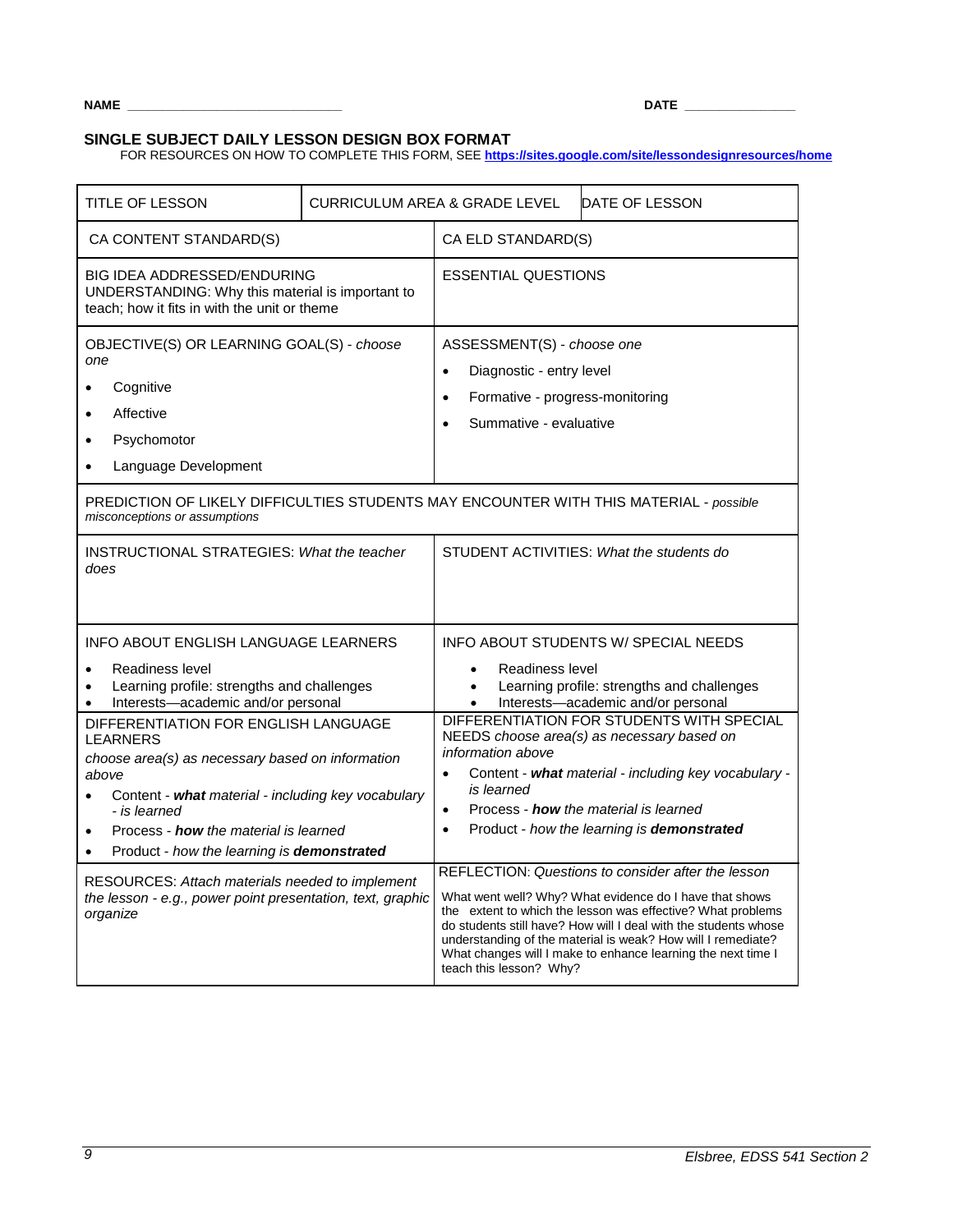# **Single Subject Lesson Design Rubric**

**Name \_\_\_\_\_\_\_\_\_\_\_\_\_\_\_\_\_\_\_\_\_\_ Lesson Title \_\_\_\_\_\_\_\_\_\_\_\_\_\_ Date \_\_\_\_\_\_\_\_\_\_\_\_\_\_\_ See Lesson Design Resources Website for more details: <https://sites.google.com/site/lessondesignresources/>**

| <b>Design Component</b>                         | <b>Approaching</b>                               | <b>Meets</b>                                                | <b>Exceeds</b>                                           |
|-------------------------------------------------|--------------------------------------------------|-------------------------------------------------------------|----------------------------------------------------------|
| & Criteria                                      |                                                  | (includes the criteria for                                  | (includes the criteria for                               |
|                                                 | Provides a title that is related                 | Approaching)<br>& addresses the unit it belongs             | Approaching & Meets)<br>& describes where it fits within |
| Title, Curriculum Area &<br><b>Grade Level</b>  | to the lesson activity                           | to and in what curriculum area                              | a unit plan, i.e. Third lesson in                        |
| 5%                                              |                                                  | and grade                                                   | a 4-week unit on Colonization.                           |
| Rationale: Big Ideas &                          | Describes the rationale for                      | & addresses how the                                         | & explains how the                                       |
| <b>Essential Questions</b>                      | teaching this lesson (big ideas,                 | instructional strategies and the                            | assessment is a valid                                    |
| 10%                                             | enduring understandings,                         | student activities are suited to                            | (authentic) and reliable                                 |
|                                                 | essential questions)                             | meet the standard and                                       | (consistent) way to assess                               |
|                                                 |                                                  | objective of the lesson                                     | student learning.                                        |
| Standards, Objectives &                         | Both CA Content and ELD                          | & each objective is labeled by                              | & expectations are clearly                               |
| <b>Assessments</b>                              | Standards are identified and                     | the type (cognitive, affective,                             | communicated to students via                             |
| 25%                                             | each is addressed in an                          | psychomotor or language), the                               | rubric, model or sample                                  |
|                                                 | objective that contains a                        | number of the standard it                                   | student work.                                            |
|                                                 | condition, verb, and criteria                    | addresses and the type of                                   |                                                          |
|                                                 | and is assessed                                  | assessment is labeled                                       |                                                          |
|                                                 |                                                  | (diagnostic, formative or<br>summative)                     |                                                          |
| <b>Prediction of Likely</b>                     | Possible misconceptions or                       | & the misconception or                                      | & the instructional strategies,                          |
| <b>Difficulties</b>                             | assumptions are identified                       | assumptions are identified as                               | student activities &/or the                              |
| 5%                                              |                                                  | being in the content, process or                            | differentiation strategies work                          |
|                                                 |                                                  | product of the lesson                                       | to avoid these misconceptions                            |
|                                                 |                                                  |                                                             | or assumptions.                                          |
| <b>Instructional Strategies</b>                 | Provides an into, through and a                  | & describes in detail the steps                             | & provides a written script for                          |
| 15%                                             | beyond activity for lesson                       | the teacher will take to                                    | teacher and times for each                               |
|                                                 |                                                  | implement the lesson and                                    | activity.                                                |
|                                                 |                                                  | instructional materials (i.e.                               |                                                          |
|                                                 |                                                  | graphic organizer, ppt, model,                              |                                                          |
| <b>Student Activities</b>                       | Describes what the students                      | rubric)<br>& each activity is student                       | & provides criteria for the                              |
| 10%                                             | will do during the into, through                 | centered with multiple                                      | student activities and times for                         |
|                                                 | and beyond activity of the                       | opportunities for the instructor                            | each activity.                                           |
|                                                 | lesson                                           | to check for understanding                                  |                                                          |
| <b>Student Information</b>                      | Identify the names of the                        | & describe each of the                                      | & includes prior successful                              |
| 10%                                             | students that need                               | students readiness level,                                   | differentiation strategies for                           |
|                                                 | differentiation (both ELL &                      | learning profile and interests                              | each student.                                            |
|                                                 | Students w/ Sp Ed needs)                         |                                                             |                                                          |
| <b>Differentiation</b>                          | Describes the differentiation                    | & labels the strategy (content,                             | & provides how the strategy                              |
| 10%                                             | strategy for the ELL and the                     | process or product) and the                                 | will be assessed for                                     |
|                                                 | students with special education<br>$needs \dots$ | way it addresses the students<br>identity and developmental | effectiveness and altered if<br>needed.                  |
|                                                 |                                                  | needs (readiness, interest or                               |                                                          |
|                                                 |                                                  | learning profile)                                           |                                                          |
| Resources                                       | All instructional materials                      | All instructional materials that                            | & all materials listed for the                           |
| 5%                                              | needed to implement the                          | are needed to implement the                                 | unit are listed and provided,                            |
|                                                 | lesson are listed.                               | lesson are listed and                                       | such as power point, graphic                             |
|                                                 |                                                  | described.                                                  | organizer, sample student                                |
|                                                 |                                                  |                                                             | work, assignment rubric,                                 |
|                                                 |                                                  |                                                             | quiz                                                     |
| <b>Reflection</b>                               | Reflection is provided on the                    | The reflection addresses all                                | Reflection is complete and a                             |
| 5%                                              | strengths, limitations,                          | prompts and identifies what                                 | new lesson is provided to                                |
|                                                 | assessment and differentiation                   | would be done next based on                                 | address the concerns in the                              |
|                                                 | plan.                                            | this reflection.                                            | reflection.                                              |
| <b>Self-Evaluation</b><br>(10% will be deducted | Provides a copy of the rubric                    | & highlights or circles the<br>evaluated criteria for each  | & provides evidence for each<br>criteria marked.         |
| if not included)                                | with the lesson plan                             | lesson component                                            |                                                          |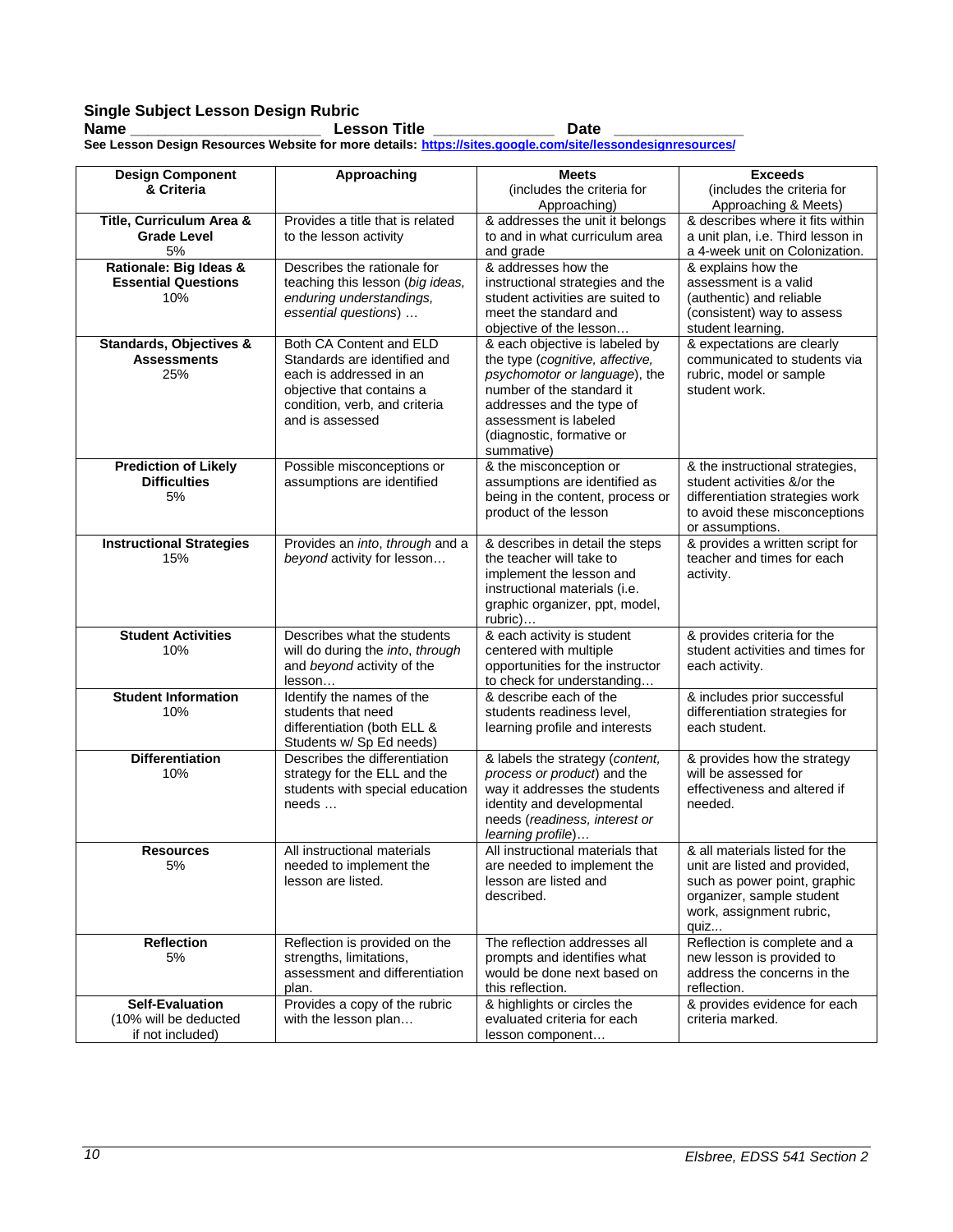# **REFLECTION PROMPTS**

*Address these prompts if you have taught the lesson or unit.* 

- **What went well? Why? What evidence do you have that shows the extent to which the lesson was effective?**
- **What problems do students still have? How will you deal with the students whose understanding of the material is weak? How will you remediate?**
- **What changes will you make to enhance learning the next time you teach this lesson? Why?**

#### *Address these prompts if you have not taught lesson or unit.*

- **In what ways have you differentiated instruction to meet the varying needs of your students including your high achievers?**
- **What strengths and possible limitations do you see in your plan?**
- **What forms of data/evidence might you collect from this lesson to measure its effectiveness - gauged by actual student learning?**
- **What have you learned about yourself, students, your plan topic, and/or planning in general as a result of designing this plan?**
- **What do you know now that you didn't know at the start of this lesson, unit or program?**

#### \*\*\*\*\*\*\*\*\*\*\*\*\*\*\*\*\*\*\*\*\*\*\*\*\*\*\*\*\*\*\*\*\*\*\*\*\*\*\*\*

#### EXAMPLE REFLECTION RESPONSES

- **1. In what ways have you differentiated instruction to meet the varying needs of your students including your high achievers?**
	- a. Vocabulary preview helps EL students as well as other students who struggle with vocabulary to have new words up front as to help their comprehension when reading is done in class.
	- b. Connections to prior knowledge helps students see connections to what they already know.
	- c. Heterogeneous grouping help EL and struggling students by providing more accessible support from their peers.
	- d. Scaffold writing process by allowing discussion and recording of thoughts before individual writing begins.
	- e. ELD standards addressed and individual assessments of writing sample provided for John and Elena (i+1). John is assessed at the Early Advanced level and Elena at the Intermediate level.

#### **2. What strengths and possible limitations do you see in your plan?**

- a. Strengths
	- i. Variety of activities makes class more engaging and appeals to multiple modalities of learning.
	- ii. Group learning addresses another learning modality and allows students to teach and learn from each other.
- b. Weaknesses
	- i. Time limitations are a definite threat to the success of this lesson. Activities are stacked one on top of the other and there is no room for anything to go longer than expected or for "teachable moments" that may occur.
- **3. What forms of data/evidence might you collect from this lesson to measure its effectiveness - gauged by actual student learning?**

Posters will stay on walls as appropriate. Writing sample will be collected. Solved problems could be collected as homework next day.

**4. What have you learned about yourself, students, your plan topic, and/or planning in general as a result of designing this plan?** 

It is obvious that fitting all the desired activities into one class period is difficult. This is confirmed by my experiences student teaching. Students are at a variety of different levels and meeting all of their needs is difficult. My natural tendency is to spend as much time on a topic until it is fully understood, but this does not work well with the need to cover a certain amount of material in a given time period. It is also not fair to the high achievers who are tired of reviewing the same thing over and over that they understood the first time.

#### **5. What do you know now that you didn't know at the start of this lesson, unit or program?**

Thorough lesson planning is time consuming and involves a lot of revision to plan something that will meet all of your students' needs.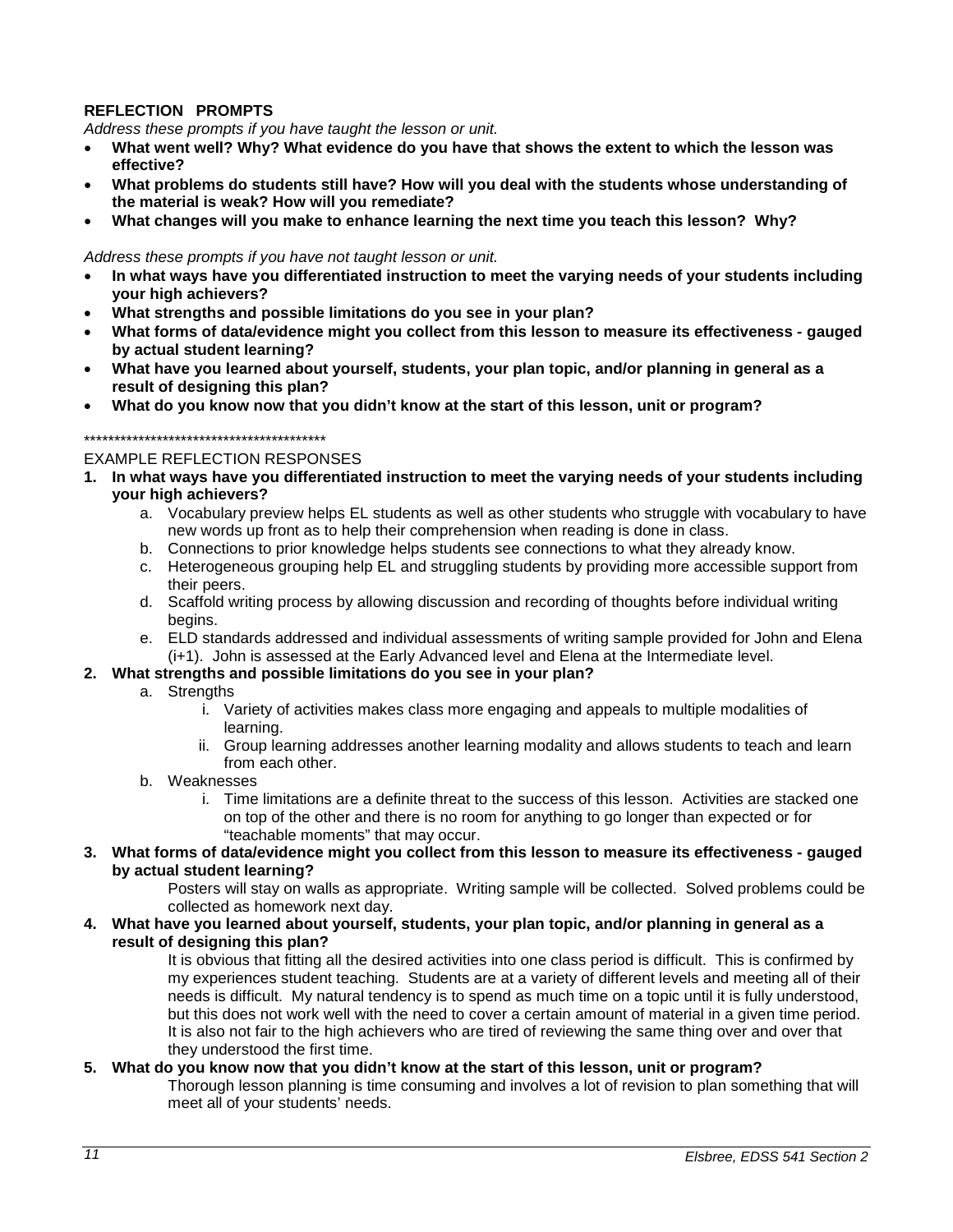# **Task 15. Integrated Thematic Unit (ITU) Group Evaluation Rubric = 48 points possible**

| ITU Tasks: Identify leader.                                                                                                                                                                                        | <b>Entrenched in Separate Subjects</b><br>0-0.75 points                                                                                                                                                                                                                        | <b>Between Two Worlds</b><br>$1 - 1.75$ points                                                                                                                                                                                                                                                                                                                                                                                                                                                          | In the Integrated Thematic Matrix<br>2 - 3 points                                                                                                                                                                                                                                                                                                                                                                                                                              |
|--------------------------------------------------------------------------------------------------------------------------------------------------------------------------------------------------------------------|--------------------------------------------------------------------------------------------------------------------------------------------------------------------------------------------------------------------------------------------------------------------------------|---------------------------------------------------------------------------------------------------------------------------------------------------------------------------------------------------------------------------------------------------------------------------------------------------------------------------------------------------------------------------------------------------------------------------------------------------------------------------------------------------------|--------------------------------------------------------------------------------------------------------------------------------------------------------------------------------------------------------------------------------------------------------------------------------------------------------------------------------------------------------------------------------------------------------------------------------------------------------------------------------|
| 1. ITU Theme & Website Design<br>Leader:                                                                                                                                                                           | The theme is addressed by each subject<br>separately. No interdependence provided.<br>Each subject is represented visually and textually<br>on a website (blog, wiki, cms).                                                                                                    | Subjects can address the theme individually or combined.<br>Concepts from each subject are represented visually and<br>textually on a website that is easy to navigate.                                                                                                                                                                                                                                                                                                                                 | Theme can only be addressed by combining skills and<br>knowledge of different subjects. Applications of each subject<br>are integrated to answer the essential question represented<br>on a website that is easy to navigate.                                                                                                                                                                                                                                                  |
| 2. Student, Parent & Educator<br><b>Friendly Website</b><br>Leader:                                                                                                                                                | The home page welcomes students, parents and<br>educators to the website and provides information<br>on how to use the website. The website provides<br>students, parents & educators key information<br>about the ITU with links to assignment resources<br>for each subject. | The home page welcomes students, parents and educators to<br>the website and provides information on how to use the<br>website. The multiple page website provides students, parents<br>& educators key information about the ITU with links to<br>assignment instructions, readings, resource websites, graphic<br>organizers, and rubrics for the student activities and<br>assessments across disciplines.                                                                                           | The detailed multiple page website provides students,<br>parents & educators key information about the ITU with links<br>to assignment instructions, readings, resource websites,<br>graphic organizers, and rubrics for the student activities and<br>assessments across disciplines and the website can be<br>cloned/adapted by other instructors with a few easy steps<br>provided on the website.                                                                          |
| 3. Unit Rationale: Enduring<br>Understandings, Essential Questions,<br>Rational for Instructional Strategies<br>and Student Activities<br>Leader:                                                                  | Rationale of the theme includes enduring<br>understandings and essential questions and is<br>aligned with standards, objectives, assessments,<br>instructional strategies and student activities for<br>each subject.                                                          | Rationale explains how the instructional strategies and student<br>activities for all subjects are a good match for the theme's<br>enduring understandings and essential questions and are<br>aligned with the standards, objectives and assessments across<br>disciplines.                                                                                                                                                                                                                             | The rationale is aligned with the standards, objectives,<br>assessments, instruction and student activities across<br>disciplines and nothing can be completed as a stand-alone<br>subject.                                                                                                                                                                                                                                                                                    |
| 4. Unit Calendar: Objectives,<br>Content & ELD Standards,<br><b>Assessments, Instruction &amp; Student</b><br><b>Activities</b><br>Leader:                                                                         | Unit calendar addresses the theme and identifies<br>the objectives, standards, student activities and<br>assessment for each course on each day.                                                                                                                               | Unit calendar addresses the theme and identifies the<br>objectives, standards, student activities and assessment for<br>each day across content areas and combines curriculum for<br>specific lessons.                                                                                                                                                                                                                                                                                                  | The unit calendar provides detail in how the theme integrates<br>the content areas to address the daily objectives, standards,<br>student activities and assessments.                                                                                                                                                                                                                                                                                                          |
| 5. Assessment Plan: Benchmarks<br>(Diagnostic, Formative & Summative),<br>Expectation Tools (Templates, Graphic<br>Org, Rubrics) & Revision Supports<br>(Self-Assess, Peer Review, Teacher<br>Feedback)<br>Leader: | The assessment plan describes the benchmarks,<br>expectation tools, and revision supports for each<br>subject area objectives.                                                                                                                                                 | The interdisciplinary assessment plan provides a Diagnostic,<br>Formative & Summative Assessments along with Assignment<br>Templates, Graphic Organizers, Rubrics & a plan for revision<br>including Self-Assessments, Peer Review, and Teacher<br>Feedback.                                                                                                                                                                                                                                            | The integrated thematic assessment plan provides<br>Diagnostic, Formative & Summative Assessments along with<br>Assignment Templates, Graphic Organizers, Rubrics & a<br>plan for revision including Self-Assessments, Peer Review,<br>Teacher Feedback, and Student Samples for the<br>Benchmarks.                                                                                                                                                                            |
| 6. Cooperative Learning<br>Leader:                                                                                                                                                                                 | Cooperative learning activities are provided in<br>each of the subject areas with the 5 elements:<br>Positive Interdependence, Individual and Group<br>Accountability, Group Processing, Social Skills<br>and Face-to-Face Interaction                                         | An interdisciplinary cooperative learning activity is provided<br>with the 5 elements: Positive Interdependence, Individual and<br>Group Accountability, Group Processing, Social Skills and<br>Face-to-Face Interaction                                                                                                                                                                                                                                                                                | Multiple cooperative learning activities are used in integrated<br>thematic activities that include the 5 elements: Positive<br>Interdependence, Individual and Group Accountability, Group<br>Processing, Social Skills and Face-to-Face Interaction                                                                                                                                                                                                                          |
| 7. Technology Applications<br>Leader:                                                                                                                                                                              | Technology is consumed and produced in each<br>subject by students and teachers.                                                                                                                                                                                               | Technology is consumed and produced across subjects to<br>address the theme by students and teachers.                                                                                                                                                                                                                                                                                                                                                                                                   | Technology is consumed and produced as a tool by teachers<br>& students to address an essential question using the<br>integrated theme.                                                                                                                                                                                                                                                                                                                                        |
| 8. Art Component<br>Leader:                                                                                                                                                                                        | Art is consumed and produced in each subject.                                                                                                                                                                                                                                  | Art is consumed and produced across subjects to address the<br>interdisciplinary or integrated theme.                                                                                                                                                                                                                                                                                                                                                                                                   | Art is consumed and produced as a tool to address an<br>integrated thematic essential question.                                                                                                                                                                                                                                                                                                                                                                                |
| 9. Social Justice & Equity<br>Leader:                                                                                                                                                                              | Each subject area teaches students about Social<br>Justice & Equity in their context.                                                                                                                                                                                          | Social Justice & Equity are taught by combined<br>interdisciplinary activities.                                                                                                                                                                                                                                                                                                                                                                                                                         | An integrated thematic essential question is answered to<br>improve Social Justice & Equity in a specific setting.                                                                                                                                                                                                                                                                                                                                                             |
| 10. Service Learning:<br>Leader:                                                                                                                                                                                   | Service Learning is used in each subject using all<br>6 components - investigation,<br>planning/preparation, implementation, reflection<br>and demonstration.                                                                                                                  | Service Learning is used across subjects to address the theme<br>using all 6 components - investigation, planning/preparation,<br>implementation, reflection and demonstration.                                                                                                                                                                                                                                                                                                                         | Service Learning is used as a tool to address an essential<br>question using multiple subjects using all 6 components -<br>investigation, planning/preparation, implementation, reflection<br>and demonstration.                                                                                                                                                                                                                                                               |
| 11. English Language Differentiation<br>Strategies for each student<br>activity/assignment<br>Leader:                                                                                                              | The differentiation strategies support the<br>Emerging, Expanding and Bridging English<br>Language Development levels with strategies for<br>students to access content, process the separate<br>content and show evidence of learning.                                        | For some ELD levels, the interdisciplinary differentiation<br>strategies support student activities and assignments to use<br>language to gain and exchange information and ideas in the 3<br>communicative modes (collaborative, interpretive and<br>productive) and to apply knowledge of language to academic<br>tasks via 3 cross-mode language processes (structuring<br>cohesive texts, expanding and enriching ideas and connection<br>and condensing ideas) using various linguistic resources. | At each ELD level, the integrated thematic differentiation<br>strategies support students to use language to gain and<br>exchange information and ideas in the 3 communicative<br>modes (collaborative, interpretive and productive) and to<br>apply knowledge of language to academic tasks via 3 cross-<br>mode language processes (structuring cohesive texts,<br>expanding and enriching ideas and connection and<br>condensing ideas) using various linguistic resources. |
| 12. Special Education Differentiation<br>Strategies for each student<br>activity/assignment<br>Leader:                                                                                                             | For each subject the content, process and<br>product differentiation strategies are described to<br>maximize the learning for each student with<br>special needs (All IDEA Categories).                                                                                        | The differentiation strategies address the interdisciplinary<br>content, process and product to maximize the learning for each<br>student with special needs (All IDEA Categories).                                                                                                                                                                                                                                                                                                                     | The differentiation strategies address integrated thematic<br>content, process and product to maximize the learning for<br>each student with special needs (All IDEA Categories).                                                                                                                                                                                                                                                                                              |
| 13. Interest Based Differentiation<br>Strategies for each student<br>activity/assignment<br>Leader:                                                                                                                | For each subject activity/assignment students are<br>provided options for either accessing the content,<br>processing the content or showing what they<br>learned based on their interests.                                                                                    | For each interdisciplinary/integrated thematic<br>activity/assignment students are provided options for<br>accessing the content, processing the content and/or showing<br>what they learned based on their interests.                                                                                                                                                                                                                                                                                  | For each integrated thematic activity/assignment students are<br>provided options for accessing the content, processing the<br>content and showing what they learned based on their<br>interests.                                                                                                                                                                                                                                                                              |
| 14. Learning Profile Based<br>Differentiation Strategies for each<br>student activity/assignment<br>Leader:                                                                                                        | For each subject activity/assignment students are<br>provided options for accessing the content,<br>processing the content or showing what they<br>learned based on their learning profile.                                                                                    | For each interdisciplinary/integrated thematic<br>activity/assignment students are provided options for<br>accessing the content, processing the content and/or showing<br>what they learned based on their learning profile.                                                                                                                                                                                                                                                                           | For each integrated thematic activity/assignment students are<br>provided options for accessing the content, processing the<br>content and showing what they learned based on their<br>learning profile.                                                                                                                                                                                                                                                                       |
| 15. Group Evaluation (this rubric)                                                                                                                                                                                 | The group evaluation is turned in and represents<br>one teacher's evaluation.                                                                                                                                                                                                  | The team contributed individually to the group evaluation.                                                                                                                                                                                                                                                                                                                                                                                                                                              | The whole team worked together to complete the self-<br>assessment with evidence identified for each score.                                                                                                                                                                                                                                                                                                                                                                    |
| 16. Peer Evaluation                                                                                                                                                                                                | Half of the team provided a peer evaluation.                                                                                                                                                                                                                                   | All of the team members provided a peer evaluation.                                                                                                                                                                                                                                                                                                                                                                                                                                                     | All of the team members provided a detail peer evaluation<br>with evidence.                                                                                                                                                                                                                                                                                                                                                                                                    |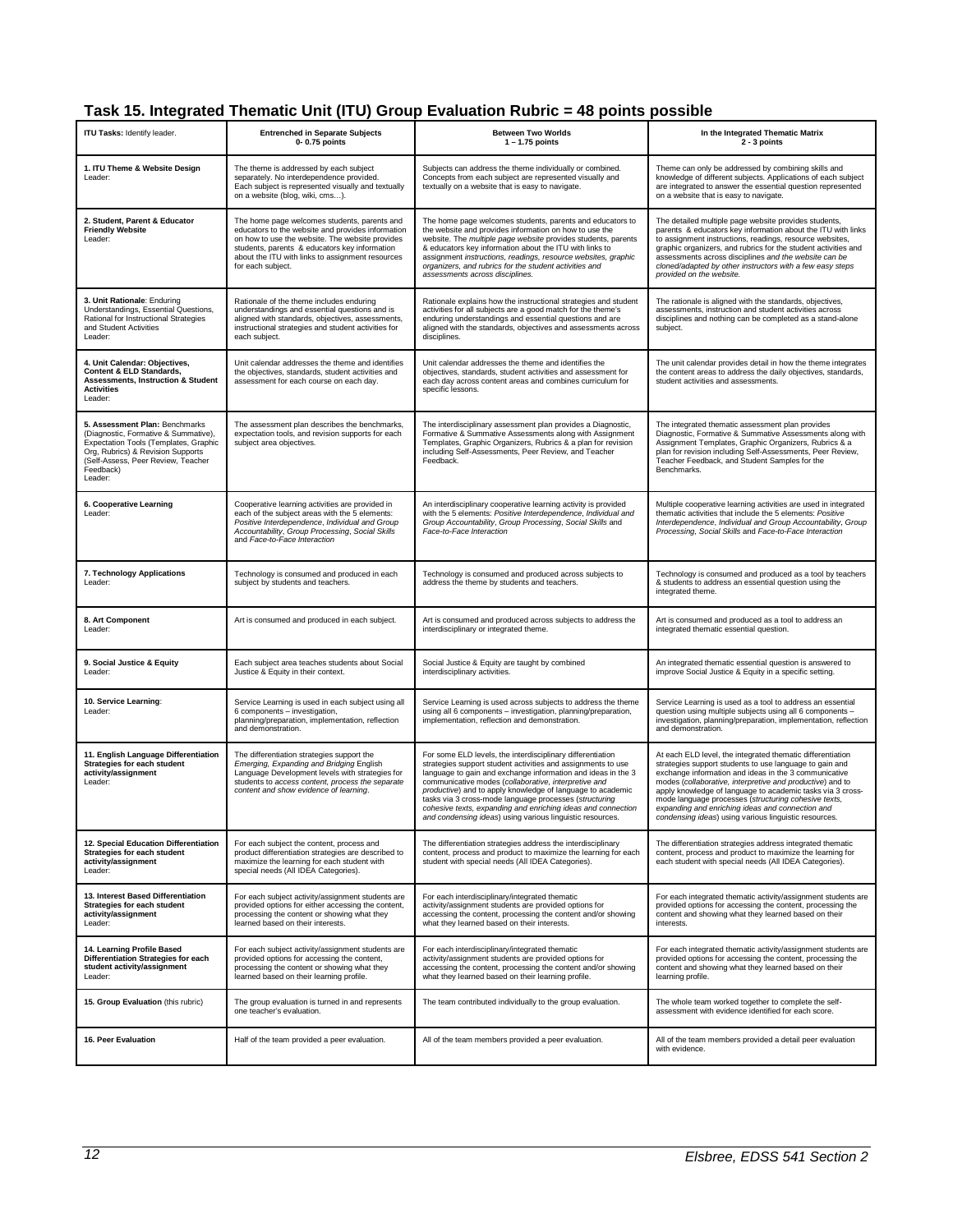# **ITU Peer Review Prompts Community Community Community Prompts Community Proportional Proportional Proportion**

Post your responses to the following prompts on ITU Peer Review Forum

# **ITU INTRODUCTION**

#### **1: ITU Theme for ITU & Website Navigational Design**

a. Do the authors describe a theme that can only be addressed by combining skills and knowledge of different subjects?

b. Do the authors integrate the subject areas to address the enduring understandings and to answer the essential question?

c. Is the website user friendly, so that students, parents and educators can easily access information? **If yes, provide evidence from the authors' ITU to support your response.**

**If no, provide feedback to the authors to indicate what information is missing/incomplete and provide suggestions on how the authors could make the theme and the website's navigational design more intuitive and user friendly:** 

#### **2: Student, Parent & Educator Friendly Website**

a. Does the website welcome/engage students, parents & educators and provide information for each? b. Does the website provide key information about the ITU with links to assignment instructions, readings, resource websites, graphic organizers, and rubrics for the students activities and assessments across disciplines? c. Can the website be cloned/adapted by other educators with a few easy steps provided by the authors on the website?

**If yes, provide evidence from the authors' ITU to support your response.**

**If no, provide feedback to the authors to indicate what could make this website easier for students, parents and educators to locate information about the ITU, the student activities, and assignment requirements:** 

# **ITU OVERVIEW**

#### **3: Unit Rationale**

a. Did the authors provide an Enduring Understandings, Essential Questions, and Rationale for Instructional Strategies and Student Activities?

b. Is the rationale aligned with the standards, objectives, assessments, instructional strategies and student activities across disciplines to the point that nothing can be completed as a stand-alone subject?

**If yes, provide evidence from the authors' ITU to support your response.**

**If no, provide feedback to the authors to indicate what information is missing/incomplete and provide suggestions on how the authors could make the ITU Rationale better:** 

#### **4: Unit Calendar: Objectives, Content & ELD Standards, Assessments, Instruction & Student Activities** a. Did the authors provide a detailed unit calendar provides that identifies how the theme integrates the content areas to address the daily objective, standards, student activities and assessments?

**If yes, provide evidence from the authors' ITU to support your response.**

**If no, provide feedback to the authors to indicate what information is missing/incomplete and provide suggestions on how the authors could make the ITU Calendar better:** 

#### **5: Assessment Plan**

a. Does the assessment plan describe/provide the Assessment Benchmarks in the form of Diagnostic Assessment, Formative Assessment & Summative Assessment?

b. Do the multiple integrated thematic assessments provide Expectation Tools, such as Sample Student Work, Templates, Graphic Organizers, Checklist, and Rubrics? &

c. Do the multiple integrated thematic assessments include Revision Supports, such as a plan for Self-Assessment, Peer Review, and Teacher Feedback?

**If yes, provide evidence from the authors' ITU to support your response.**

**If no, provide feedback to the authors to indicate what information is missing/incomplete and provide suggestions on how the authors could make the ITU Assessment Plan better:**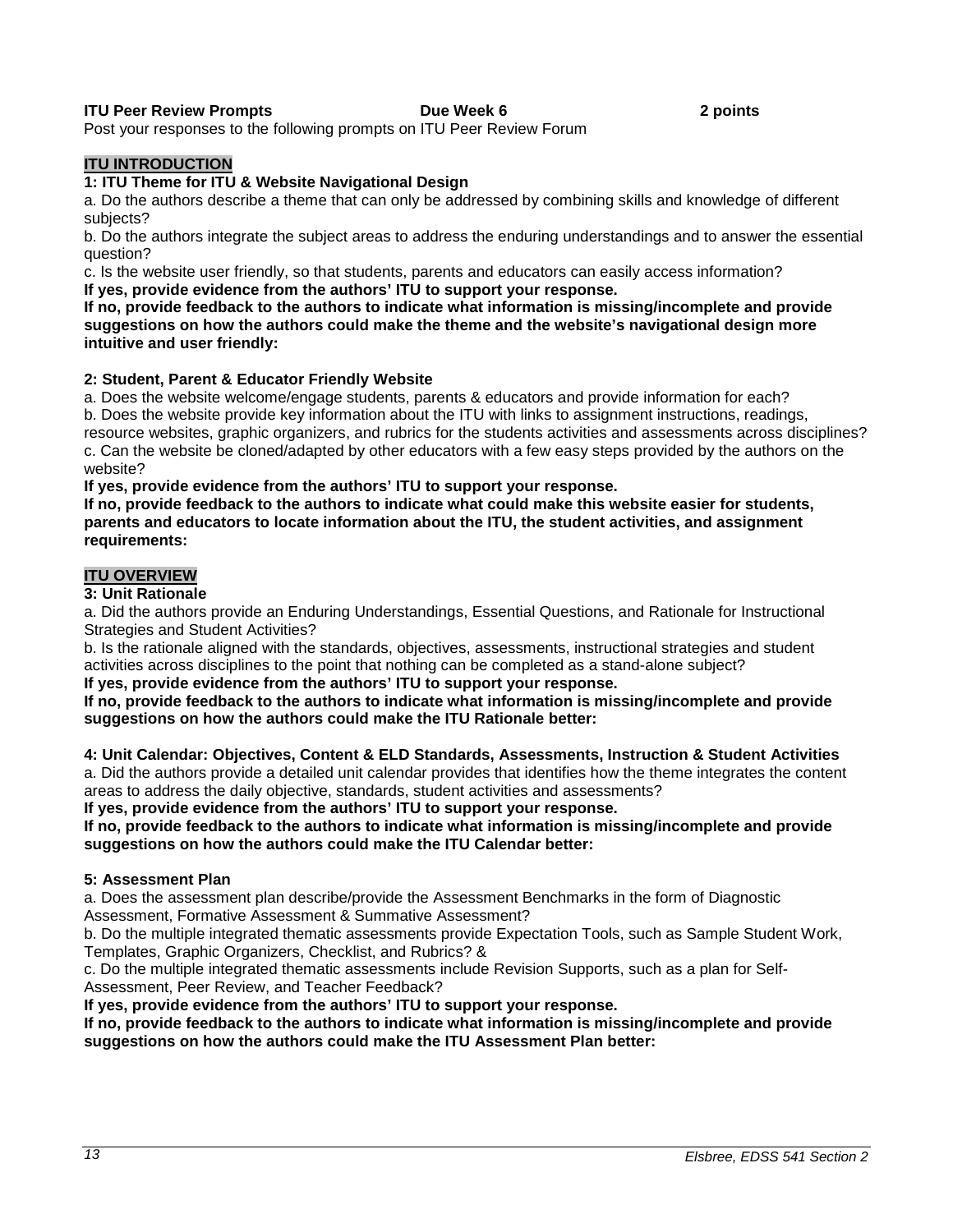# **LESSON ACTIVITIES/PLANS**

# **6: Cooperative Learning**

a. Does the unit include multiple cooperative learning activities in integrated thematic activities?

b. Do each of the cooperative learning activities include Positive Interdependence, Individual & Group Accountability, Group Processing, Social Skill Development and Face-to-Face Interactions?

**If yes, provide evidence from the authors' ITU to support your response.**

# **If no, provide feedback to the authors to indicate what information is missing/incomplete and provide**

**suggestions on how the authors could make the Cooperative Learning Component of the ITU stronger:** 

# **7: Technology Applications**

- a. How is technology used for consumption to learn about a specific topic/content?
- b. How is technology used to process the content?
- c. How is technology produced to construct knowledge?
- c. How is technology used to address an essential question using multiple subjects?

**If yes, provide evidence from the authors' ITU to support your response.**

**If no, provide feedback to the authors to indicate what information is missing/incomplete and provide suggestions on how the authors could make the technological consumption and production components of the ITU better:** 

# **8: Art Component**

a. Do the authors design activities for students to not only consume are, but produce art as a tool to address an essential question using multiple subjects?

b. How is art used as a tool to learn about a topic/content?

c. How is art used to process the content?

d. How is art produced to construct knowledge?

**If yes, provide evidence from the authors' ITU to support your response.**

**If no, provide feedback to the authors to indicate what information is missing/incomplete and provide suggestions on how the authors could make the art consumption and production of the ITU better:** 

# **9: Social Justice & Equity**

a. Do the authors create an activity to teach students about social justice and equity?

b. Is a cross-discipline essential question address Social Justice & Equity?

c. Do students engage in a Social Justice Action with the intention to create equity?

**If yes, provide evidence from the authors' ITU to support your response.**

#### **If no, provide feedback to the authors to indicate what information is missing/incomplete and provide suggestions on how the ITU could teach social justice and equity in more effective ways:**

#### **10: Service Learning**

a. Do the authors describe the 5 stages of Service Learning – investigation, planning/preparation, implementation, reflection and demonstration?

b. Do the authors design a Service Learning Activity as a tool to address an essential question using multiple subjects?

c. Does the Service Learning Activity create or lead towards equity and social justice?

**If yes, provide evidence from the authors' ITU to support your response.**

**If no, provide feedback to the authors to indicate what information is missing/incomplete and provide suggestions on how the authors could make the Service Learning Component of the ITU stronger:** 

# **DIFFERENTIATION**

# **12, 13, 14, & 15: Differentiation Strategies**

a. Do the authors provide ELD differentiation strategies for content, process and product based on the three ELD Levels: Emerging, Expanding and Bridging?

b. Do the authors provide detail about the 3 communicative modes (*collaborative, interpretive and productive*) and the 3 cross-mode language processes (*structuring cohesive texts, expanding and enriching ideas and connection and condensing ideas*)?

c. Do the authors provide Special Ed differentiation strategies for content, process and product based on all the IDEA categories?

d. Do the authors provide differentiation strategies for content, process and product based on student interests? e. Do the authors provide differentiation strategies for content, process and product based on student learning profiles?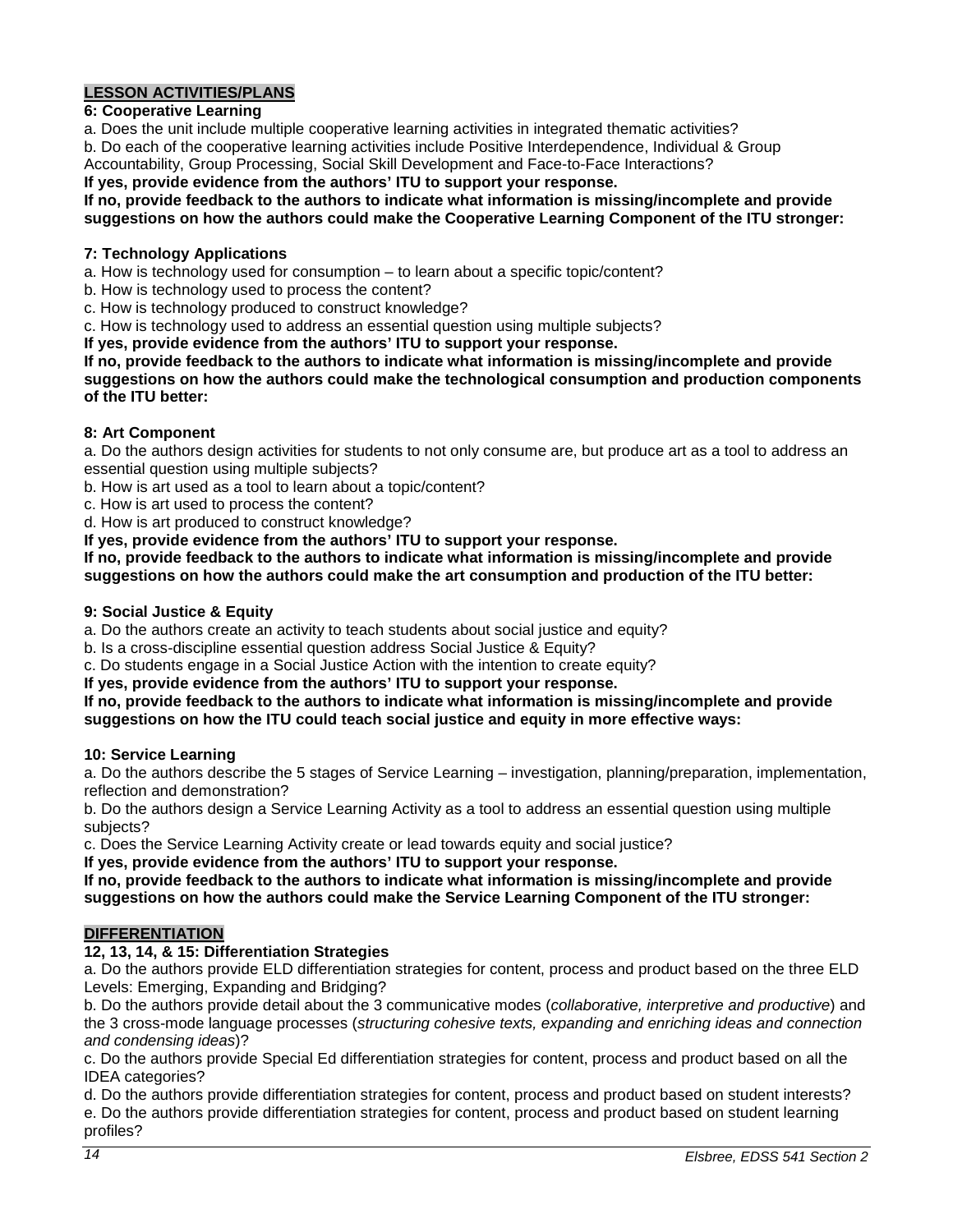f. Do the authors provide complete description of strategies that can be used to maximize the students' learning for each subject or cross-discipline activities?

g. Are scaffolding resources (sample assignments, graphic organizers, checklists, rubrics…) provided for content, process and product differentiation?

**If yes, provide evidence from the authors' ITU to support your response.**

**If no, provide feedback to the authors to indicate what information is missing/incomplete and provide suggestions on how the authors could make the differentiation strategies even stronger:**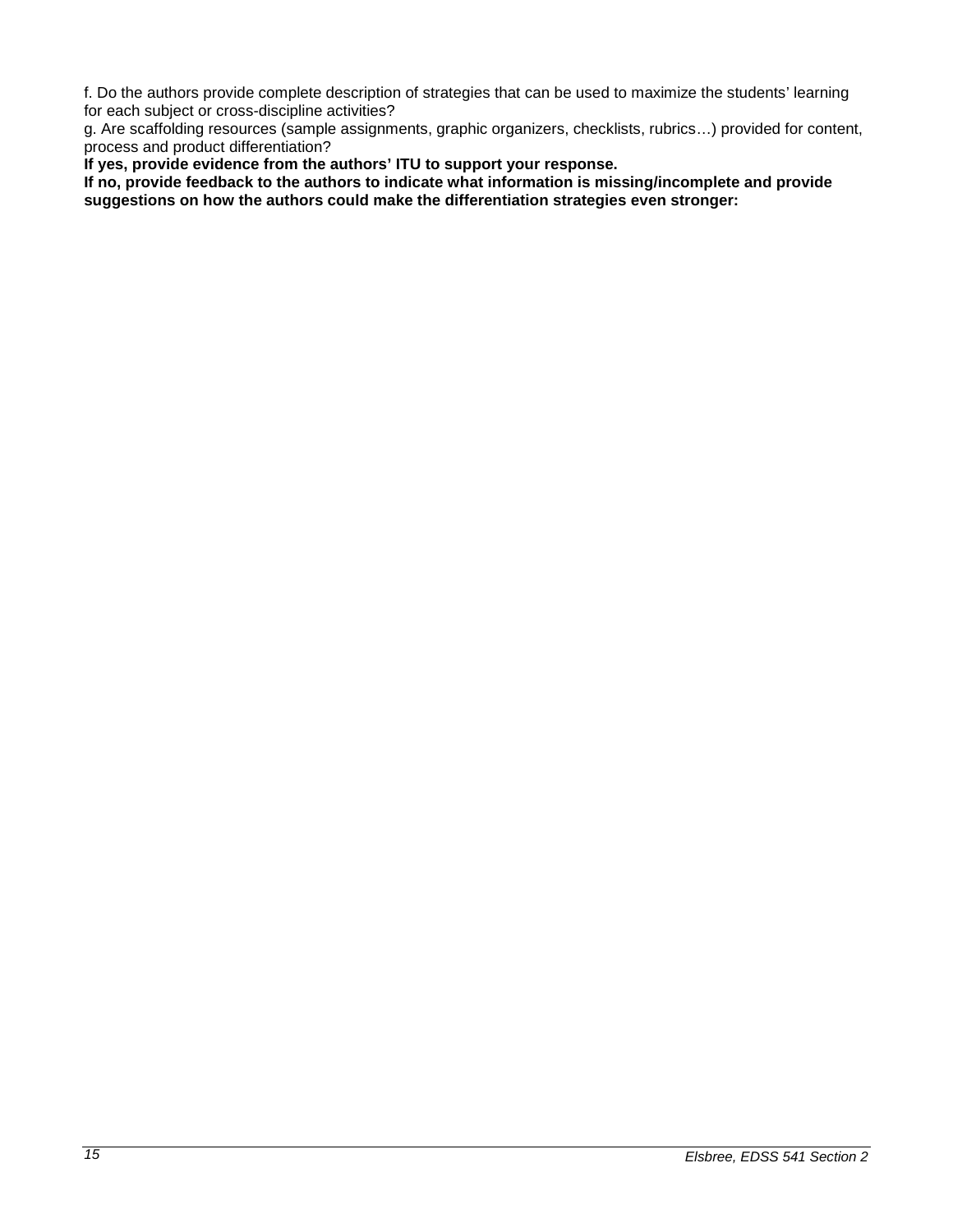# **Group Theme \_\_\_\_\_\_\_\_\_\_\_\_\_\_\_\_\_\_\_\_\_\_\_\_\_\_\_\_\_\_\_\_\_\_\_\_\_\_**

Each person in your group completes their own Peer Evaluation Form. Enter the name of each group member and then rate each member in the following criteria, include yourself. Rate each area from 1- 10, 1 being low and 10 being high. Provide evidence to back up your rating. This is an expandable Word document; take the space you need to complete the form entirely, likely 2-pages.

|                    | <b>Task Contributions</b>                                                                                                                                                                                                                                                                      | <b>Collegiality</b>                                                                                                                                                                                                                                                                               | <b>Academic Tasks</b>                                                                                                                                                                                                                                                |
|--------------------|------------------------------------------------------------------------------------------------------------------------------------------------------------------------------------------------------------------------------------------------------------------------------------------------|---------------------------------------------------------------------------------------------------------------------------------------------------------------------------------------------------------------------------------------------------------------------------------------------------|----------------------------------------------------------------------------------------------------------------------------------------------------------------------------------------------------------------------------------------------------------------------|
| Group Member Names | 1. How did this member<br>contribute to the weekly in<br>class work tasks that needed<br>completing?<br>2. Was the person present for<br>all meetings?<br>3. Did the person complete the<br>tasks needed for weekly<br>preparation?<br>4. How did this person assist<br>others and their work? | 1. How did this person<br>conduct him/herself as a<br>collegial contributor to the<br>group project?<br>2. How did this person handle<br>conflict?<br>3. How did this person help in<br>seeking resolution for group<br>differences?<br>4. Would you volunteer to<br>work with this person again? | 1. Did this person volunteer for<br>a specified task?<br>2. Did this person complete<br>the assigned tasks for the<br>presentation?<br>3. Was this person able to do<br>this with no problem? With<br>creativity?<br>4. Was the member's work of<br>stellar quality? |
| (Yourself)         | Example: 1. /10 because                                                                                                                                                                                                                                                                        |                                                                                                                                                                                                                                                                                                   |                                                                                                                                                                                                                                                                      |
|                    |                                                                                                                                                                                                                                                                                                |                                                                                                                                                                                                                                                                                                   |                                                                                                                                                                                                                                                                      |
|                    |                                                                                                                                                                                                                                                                                                |                                                                                                                                                                                                                                                                                                   |                                                                                                                                                                                                                                                                      |
|                    |                                                                                                                                                                                                                                                                                                |                                                                                                                                                                                                                                                                                                   |                                                                                                                                                                                                                                                                      |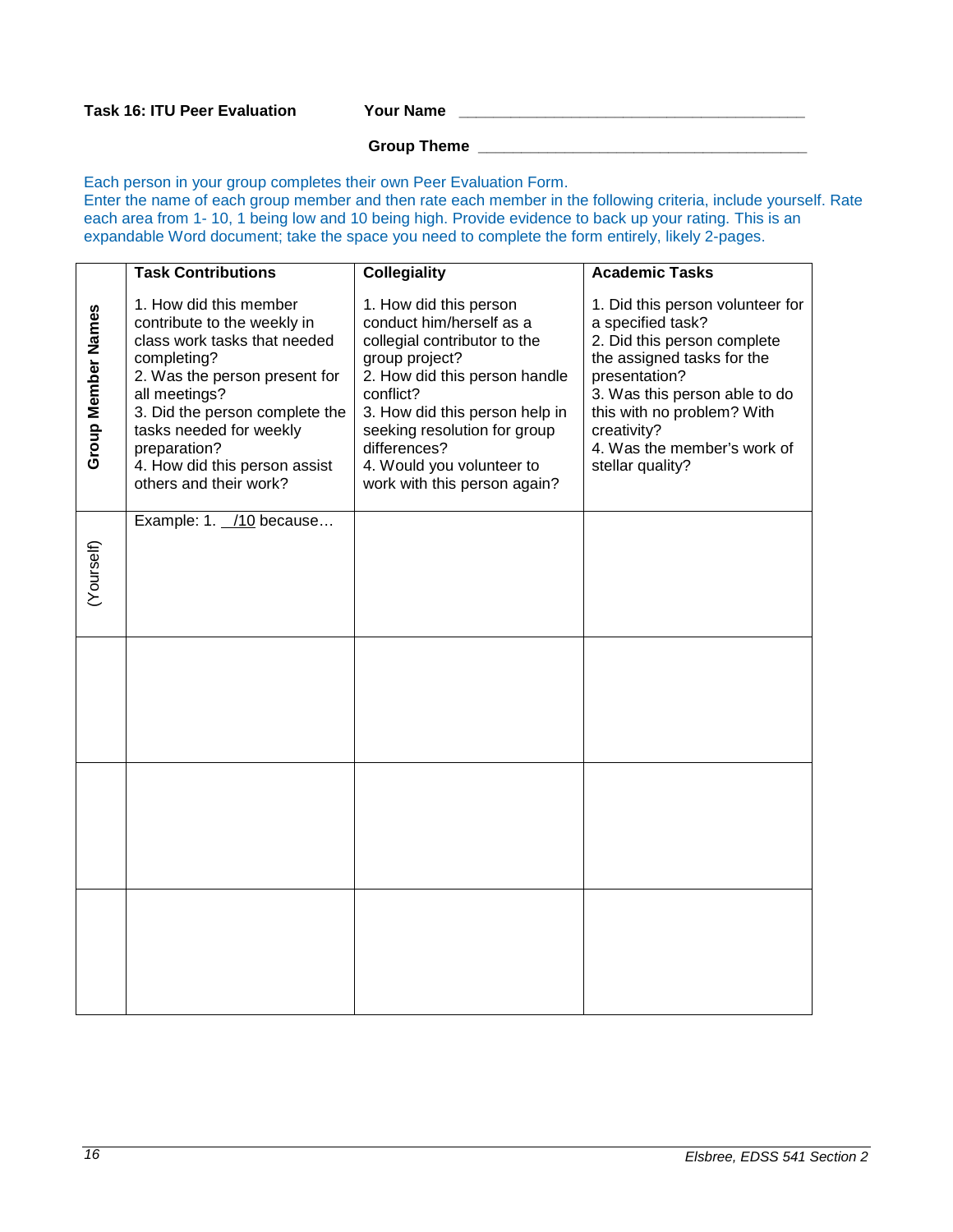# **COURSE SCHEDULE**

<span id="page-16-0"></span>This schedule is tentative and may change to meet student needs. See the EDSS 541 Cougar Course modules for details of weekly assignments.

#### **SESSION #. DATE – TOPIC,** TPEs, Essential Questions & Homework List **Green Font – Face-to-Face Session**

# **1. JAN 20TH ONLINE SESSION #1 - COMMUNITY BUILDING: THROUGH WEBSITES**

**TPEs** 12: Professional, Legal and Ethical Obligations & 14: Ed Technology

**Essential Question 2***.* How can curriculum & instruction be integrated to increase learning for ALL students? **Homework** Due Jan 26 for 5 points

1. Preview the **EDSS 541 Cougar Course** & **Integrated Thematic Design Website**.

2. Update your **professional website** to include: Contact info, Info About You, and samples of your teaching, such as Philosophy of Education, Management Plan, Sample Lessons, Unit Plans, Differentiation Strategies ... Think of the your audience for your website as potential employers, administrators, educators, students and parents.

3. Post your website url on this Week's **Professional Website Forum**.

4. Review **your school site** and **your subject area colleagues' professional websites**. Post what you like about their website and provide suggestions for improvement.

# **2. JAN 27TH FACE-TO-FACE SESSION #1 (F2F): INTRODUCTION TO ITUS**

**TPEs** 5: Student Engagement, 9: Instructional Planning, & 15: Social Justice **Essential Question 1.** How can educators effectively collaborate? **Homework** Due Jan 27th

1. Read information on every page of the **Integrated Thematic Design Website** at

<https://sites.google.com/site/integratedthematicdesign/>

- a. Analyze the **Sample ITU Websites** on the homepage
- b. Watch the **Videos**
- c. Answer the Social Justice Essential Questions in preparation of ITU team formation

2. Read the **ITU Overview PPT** posted on cougar course.

3. Form an **ITU Team**

- 4. Choose **ITU Theme**
- 5. Post Team Member Names, Theme and ITU Website url to **ITU Website Forum** by Mon Jan 27

# **3. FEB 3RD F2F #2 - SOCIAL JUSTICE & ART LEARNING**

**TPEs** 5: Student Engagement, 9: Instructional Planning, 10: Instructional Time, & 15: Social Justice **Essential Question 2.** How can curriculum and instruction be integrated to increase learning for ALL students? **Homework** Due Feb 3rd

1. Read:

**a.** The **definition of Teaching Social Justice** and **essential questions** to guide how to integrate social justice in an ITU at<https://sites.google.com/site/integratedthematicdesign/educ-530>

**b.** Duncan-Andrade, J. M. R. (2005). **Developing social justice educators.** *Educational Leadership, 62*(6), 70-73. Retrieved from<http://coe.winthrop.edu/millerk/social%20justice%20educators.pdf> or

[http://cci.sfsu.edu/files/Developing%20Soc%20Just%20Educ\\_0.pdf](http://cci.sfsu.edu/files/Developing%20Soc%20Just%20Educ_0.pdf) or

[http://www.ascd.org/publications/educational-leadership/mar05/vol62/num06/Developing-Social-Justice-](http://www.ascd.org/publications/educational-leadership/mar05/vol62/num06/Developing-Social-Justice-Educators.aspx)[Educators.aspx](http://www.ascd.org/publications/educational-leadership/mar05/vol62/num06/Developing-Social-Justice-Educators.aspx)

**c. Art as a tool for learning** and **essential questions** for integrating art in an ITU at

#### <https://sites.google.com/site/integratedthematicdesign/edss-555>

# **d.** Review **visual art that addresses social justice**:

- 1.) Hello Neighbor Project<http://helloneighborproject.org/>
- 2.) Oxford Project<http://welcomebooks.com/oxfordproject/index.html>
- 3.) Candy Chang's Social Change Projects<http://candychang.com/projects/>
- 4.) Invisible People<http://neilshigley.com/>

2. Design *a lesson that teaches social justice and equity that integrates art as consumption & production.* Complete the graphic organizer.

3. Post Social Justice & Art Activity on **Social Justice & Art Learning Activity Forum**.

4. Check out **other Social Justice & Art Learning Activities**.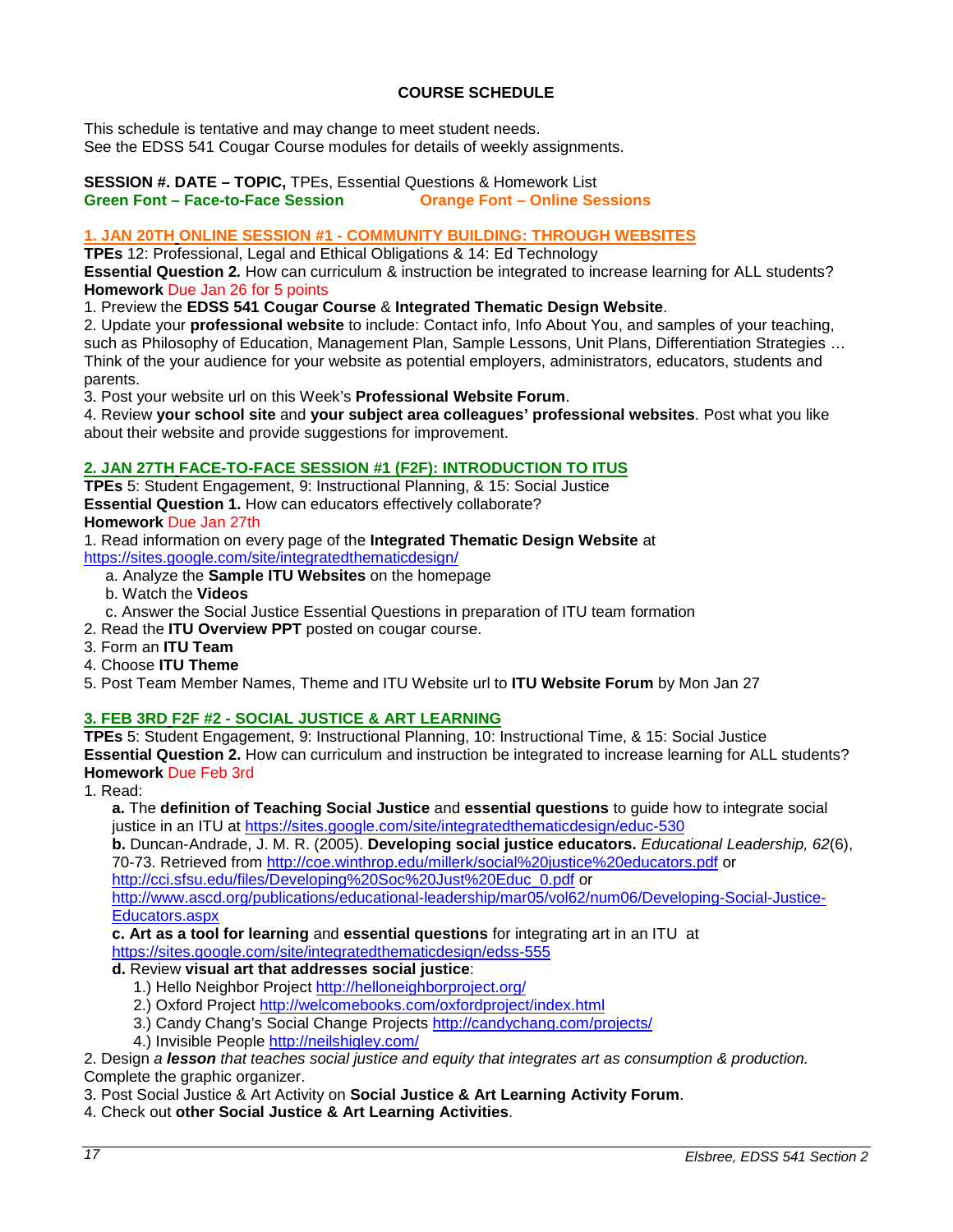# **4. FEB 10TH F2F #3 - SERVICE LEARNING**

**TPEs** 5: Student Engagement, 9: Instructional Planning, 10: Instructional Time, 15: Social Justice **Essential Question 2.** How can curriculum and instruction be integrated to increase learning for ALL students? **Homework** Due Feb 10

#### 1. Read **Service Learning Essential Questions, Definitions, & Examples** at

<https://sites.google.com/site/integratedthematicdesign/methods-fall>

**a. [Service Learning: The Time is Now,](http://www.amle.org/BrowsebyTopic/WhatsNew/WNDet/TabId/270/ArtMID/888/ArticleID/212/Service-Learning-The-Time-Is-Now.aspx)** by Cathryn Berger Kaye in Association of Middle Level Education<http://www.amle.org/BrowsebyTopic/WhatsNew/WNDet/TabId/270/ArtMID/888/ArticleID/212/Service-Learning-The-Time-Is-Now.aspx>

**b. [Essential Elements of Service Learning](http://www.freespirit.com/files/OTHER/The_Essential_Elements_of_Service_Learning.pdf)**

Cathryn Berger Kaye, 2004, The Complete Guide to Service Learning, Minneapolis, MN: Free Spirit. [http://www.freespirit.com/files/OTHER/The\\_Essential\\_Elements\\_of\\_Service\\_Learning.pdf](http://www.freespirit.com/files/OTHER/The_Essential_Elements_of_Service_Learning.pdf)

**c. [Stages of Service Learning](http://www.generationon.org/educators/lessons-resources/iparde)** from Generation On [http://www.generationon.org/educators/lessons](http://www.generationon.org/educators/lessons-resources/iparde)[resources/iparde](http://www.generationon.org/educators/lessons-resources/iparde)

**d. Planning for Service Learning Example: Hunger & Homelessness** from Cathryn Berger Kaye's Service Learning Guide

http://www.freespirit.com/files/OTHER/Planning\_for\_Service\_Learning\_Grade\_7\_Example.pdf **e. [It's a Mailbox … It's a birdhouse… No, wait it's a library](http://cc.csusm.edu/%20http:/onwisconsin.uwalumni.com/features/its-a-mailbox-its-a-bird-house-no-wait-its-a-library/)**, by Erika Janik, On Wisconsin Mag, Winter 2012.<http://onwisconsin.uwalumni.com/features/its-a-mailbox-its-a-bird-house-no-wait-its-a-library/> **f. Pietra Rivoli's** book **[The Travels of a T-Shirt in the Global Economy](http://faculty.fairfield.edu/winston/The%20Travels%20of%20a%20t-shirt.pdf)** exposes the injustices that are involved in the multiple lives of a cotton t-shirt. Curriculum is available to suppliment the book: [Discussion](http://www.frbatlanta.org/documents/pubs/extracredit/TShirtTravelsDiscussion.pdf)  [questions,](http://www.frbatlanta.org/documents/pubs/extracredit/TShirtTravelsDiscussion.pdf) [T-Shirt Travel Documentary,](http://www.pbs.org/independentlens/tshirttravels/film.html) & [Track a T-Shirt Interactive Website.](http://www.pbs.org/independentlens/tshirttravels/track.html) One university set out to make a difference by ensuring that their **university t-shirts provided a living wage** for factory workers in the Domincan Republic, **[A Thread of Hope.](http://onwisconsin.uwalumni.com/features/a-thread-of-hope/)** <http://onwisconsin.uwalumni.com/features/a-thread-of-hope/> **g. [Free the Slaves](https://freetheslaves.net/SSLPage.aspx)**, a non-profit organization dedicated to ending slavery, reports how **slavery is a part** 

**of every mall**, from cocoa to clothing, cars and cell phones.<https://freetheslaves.net/SSLPage.aspx>

2. **Design a service learning activity** with 6 stages: investigation, preparation/planning, action, reflection,

demonstration and evaluation. Complete the Service Learning Graphic Organizer.

3. What **graphic organizers** will you use to guide student learning?

- 4. Post service learning activity on **Service Learning Forum.**
- 5. **Read other service learning activities** for ideas.

#### **5. FEB 17TH F2F #4 – COOPERATIVE LEARNING**

**TPEs** 5: Student Engagement, 9: Instructional Planning, 10: Instructional Time, 15: Social Justice **Essential Question 2.** How can curriculum and instruction be integrated to increase learning for ALL students? **Homework** Due Feb 17

1. **Review Cooperative Learning Readings and Resources** 

<https://sites.google.com/site/cooperativelearningresources/home>

2. **Design a cooperative learning activity** with all 5 components: PIGS-Face. Complete the graphic organizer.

3. Post cooperative learning activity on **Cooperative Learning Forum**

4. Read **other cooperative learning activities** for ideas

*Extra Activity - Attend National Association for Bilingual Education (NABE) Conference, San Diego Convention Center Feb 12-15<http://www.nabe.org/>*

#### **6. FEB 24TH F2F #5 – ITU PEER REVIEW**

#### **All TPEs**

**Essential Question 1**. How can educators effectively collaborate?

**Essential Question 2.** How can curriculum & instruction be integrated to increase learning for ALL students? **Essential Question 3.** What inclusion strategies are most effective in an ITU curriculum? **Homework** Due Feb 23rd

1. Post **ITU** url for Peer Review by Sunday, Feb 23rd

2. Post **2 Peer Reviews** for 2 points total by **Feb 26th**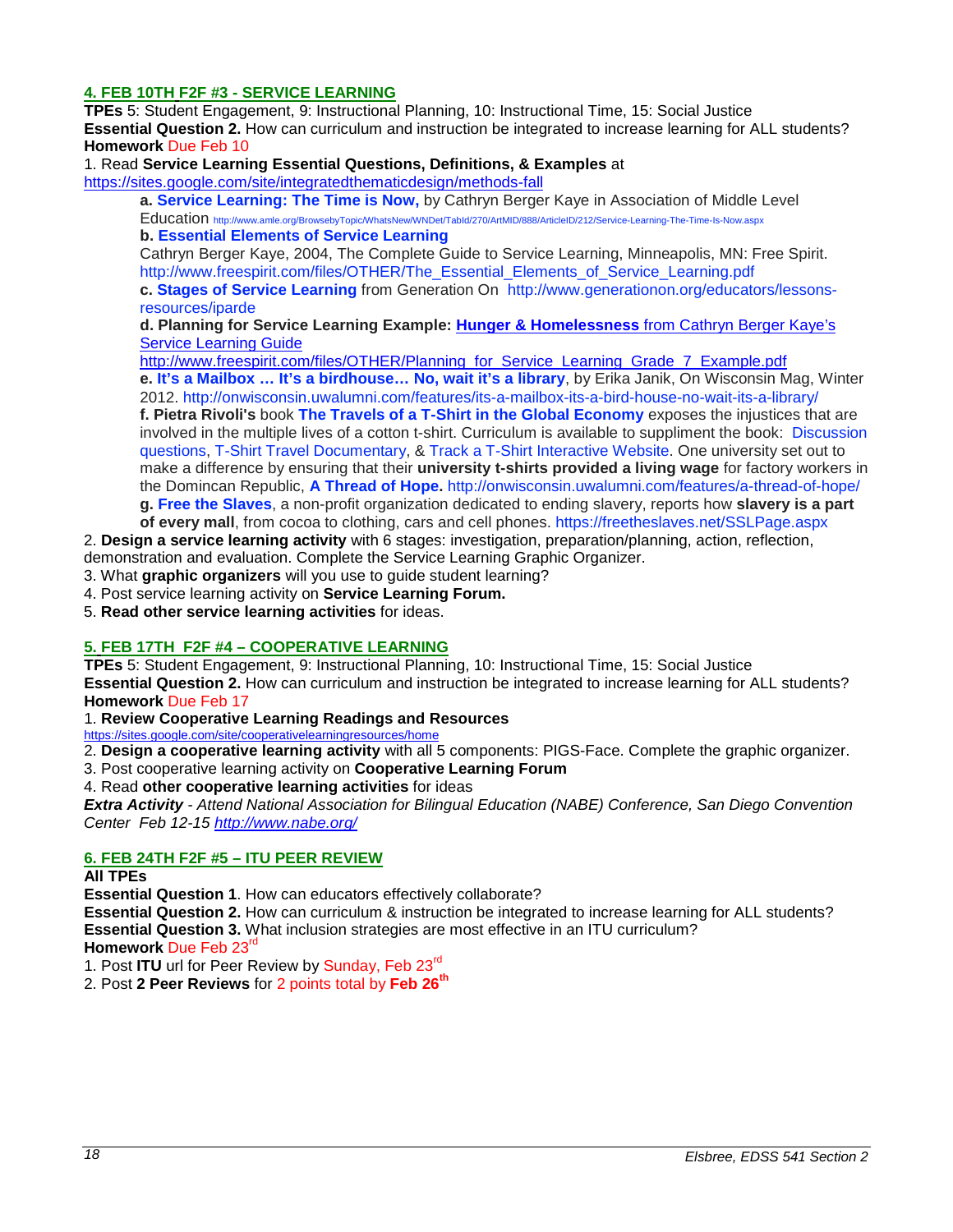# **7. MAR 3RD F2F #6 ITU WORKSHOP**

**All TPEs** 

**Essential Question 1**. How can educators effectively collaborate?

**Essential Question 2.** How can curriculum & instruction be integrated to increase learning for ALL students? **Essential Question 3.** What inclusion strategies are most effective in an ITU curriculum? **Homework** 

1. Post 2 Peer Reviews for 2 points total by February 26<sup>th</sup>

2. Read the **Peer Reviews for your ITU**

3. In class **ITU Workshop** - Collaborate with your team to complete your ITU and post the url on this weeks forum by Monday March  $4<sup>th</sup>$  for 48 points for the group ITU and 10 points for individual lessons

# **8. MAR 10TH F2F #7 - ITU POSTER SESSION**

**All TPEs** 

**Essential Question 1**. How can educators effectively collaborate?

**Essential Question 2.** How can curriculum & instruction be integrated to increase learning for ALL students? **Essential Question 3.** What inclusion strategies are most effective in an ITU curriculum?

**Homework** Due March 10

1. **Prepare all materials** for ITU Presentation

2. **Present ITU** with ITU team. See ITU Presentation Rubric for guidance.

# **9. MAR 17TH NO CLASS OR ASSIGNMENT FOR EDSS 541**

**Instead meet with Julie & Jeff.**

# **TPA Task 3 Due**

*Extra Activity – Attend ASCD: Association for Supervision and Curriculum Conference, Los Angeles March 15- 17<http://www.ascd.org/conferences.aspx>*

# **10. MAR 24TH ONLINE SESSION #2 - INTRODUCTION TO IEP**

**TPEs** 6D: Special Education, 8: Learning about Students, &10: Instructional Time **Essential Question 1.** How can educators effectively collaborate? **Homework** Due March 30 for 5 points

1. **Read** about an IEP Meeting<https://sites.google.com/site/learnaboutiepmeeting/>

- 2. **Watch mock IEP Meeting** Videos <https://sites.google.com/site/learnaboutiepmeeting/meeting>
- 3. **Attend** a real IEP Meeting
- 4. Post Reflection to **Introduction to IEP Forum** Due March 30 for 5 points
- 5. **Prepare for the IEP Role Play**

# **11. MAR 31ST F2F #8 - IEP ROLE PLAY**

**TPEs** 6D: Special Education, 8: Learning about Students, &10: Instructional Time **Essential Question 1.** How can educators effectively collaborate?

**In Class** Due Mon March 31st for 10 points

- 1. Identify the **part of the IEP Meeting** you will role play.
- 2. Review **best practices** for your part of the meeting.
- 3. Review the **videos** of that part of the meting.
- 4. Review what you know about **Alex (TPA 1).**
- 5. **Videotape** a role play IEP meeting for Alex (TPA 1).
- 6. Post your video on **You Tube**
- 7. In the **descriptor** under the You Tube video screen identify the following:
- a. the **name** of the part of the IEP Meeting being Role Played: Meeting Intro, Review of Assessment, Review of Previous IEP, Development of IEP, Modification & Services, Meeting Closure
- b. Actors and Videographer **Credits**
- c. the **best practices modeled** in video (Written & Spoken List).
- 8. Post your You Tube url to **IEP Role Play Video Forum 5** points
- 9. Complete the group processing and post to **Video Group Processing Forum** 5 points
- 10. EDSS 541 Course **Evaluations**

# **12. APR 7TH NO CLASS – SEE WEEK 13 FOR ASSIGNMENT**